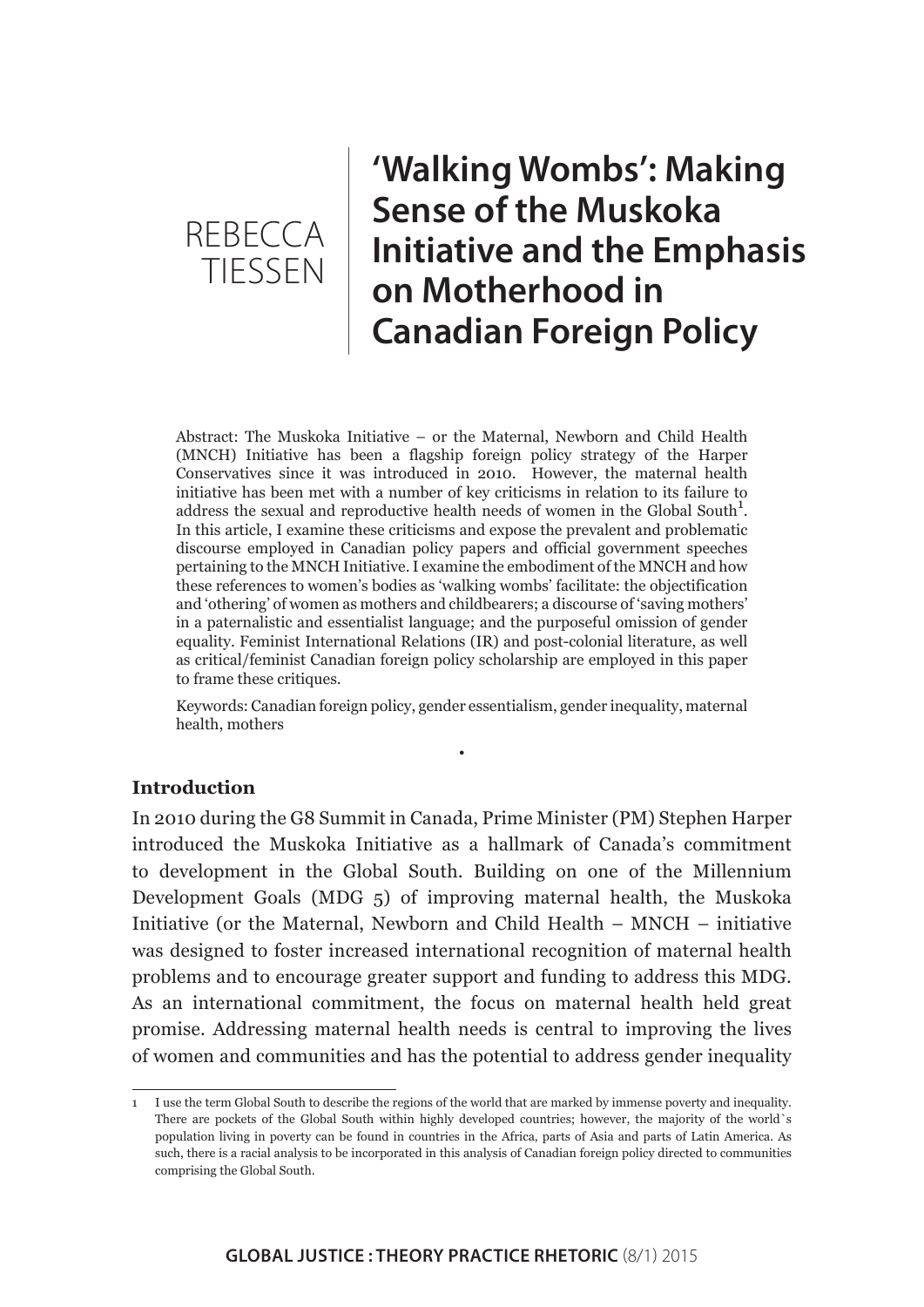in societies that limit women's sexual and reproductive health options. Several important critiques immediately emerged, namely those that identified the weakness of the Muskoka Initiative in terms of its failure to address sexual and reproductive needs, specifically abortion. Soon after, PM Harper's maternal health initiative was criticized by the American and the British delegates for failing to address abortion needs. Over time, additional critiques began to emerge noting the failures of the maternal health initiative to address gender inequality and the reasons why women do not or cannot access maternal health services. In this paper, I examine these criticisms and add another layer to the analysis to expose the prevalent and problematic discourse employed in Canadian policy papers and official government speeches pertaining to the MNCH Initiative. In particular, I examine the embodiment of the MNCH initiative and how references to women's bodies as 'walking wombs' facilitate a language focusing on mothers rather than women; a discourse of saving mothers in paternalistic and essentialist language; and a purposeful omission of gender equality. Feminist International Relations (IR) and post-colonial literature, as well as critical/feminist Canadian foreign policy scholarship are employed in this paper to frame these critiques. I conclude that the instrumentalization of mothers in the maternal health initiative may be strategically advantageous for the Harper Conservatives' foreign policy approach, but it is highly problematic from a gender and development perspective. Several important theoretical contributions help to make sense of these critiques. A feminist, post-colonial analysis of development discourses, particularly of mothers as victims/in need of saving, facilitates a more nuanced analysis of the implications of the discourse employed under the Harper Conservatives MNCH initiative.

Several important critiques have emerged in the past four years to highlight the weaknesses and challenges posed by the Harper Conservatives maternal health strategy, ranging from the exclusion of gender from the Initiative<sup>2</sup> to the failure to include abortion,<sup>3</sup> to the argument that the choice to pursue maternal

<sup>2</sup> Lee Berthiaume, 'Harper's Maternal, Child Health Speech "Political Opportunism": Stephen Lewis', *Embassy* (February 3, 2010); D. Black, 'Canada, the G8, and Africa: The Rise and Decline of a Hegemonic Project' (2011), <http://www.nai.uu.se/ecas-4/panels/21-40/panel-22/David-Black-Full-paper.pdf>; Gerald Caplan, 'The Sad Truth about Harper and Maternal Health', *Globe and Mail* (March 26, 2010), <http://www.theglobeandmail.com/news/ politics/second-reading/the-sad-truth-about-harper-and-maternal-health/article1314279/> (accessed November 5, 2013); V. Percival, 'Women's Health Initiative Fails to Inspire', *The Ottawa Citizen* (June 28, 2010), retrieved October 16, 2013.

<sup>3</sup> Alison Auld and Michael MacDonald, 'Canada Wants Flexible Approach to G8 Plan on Maternal and Child Health', *Canadian Press* (April 28, 2010); Campbell (2010); Paul C. Webster, 'Canada's G8 Health Plan Receives Praise and Criticism', *The Lancet* 375 (2010), 1595-1596.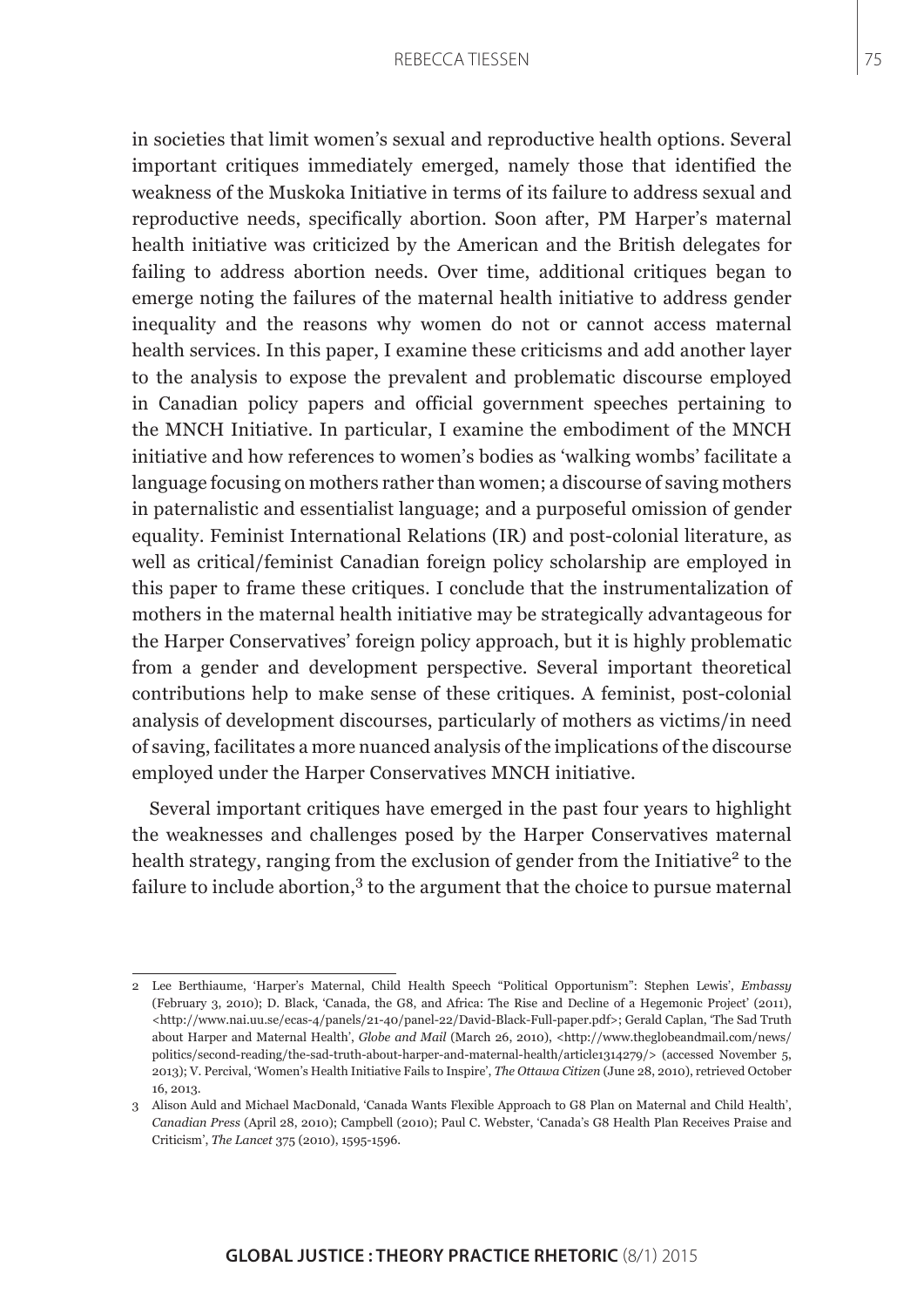and child health was meant to appeal to domestic constituents.4 Several scholars have criticized the Muskoka Initiative for its failure to adequately address gender. The January 2010 announcement that the Canadian government would focus on an initiative to address maternal and child health was met with some skepticism. Stephen Lewis was critical of the Initiative for multiple reasons, one of which was the exclusion of gender. For him, 'the stated focus [of the Initiative] avoids many of the root causes of maternal and child deaths, particularly gender equality – which is actually another MDG'.<sup>5</sup> Mr. Lewis went on to say that it would be difficult to overcome maternal mortality unless gender equality is addressed, and he also pointed out that women do not live their lives simply to bear children<sup>6</sup> Valerie Percival voiced a similar critique of the Muskoka Initiative:

'Improving maternal health depends on the protection, promotion and advancement of the rights and freedoms of women and girls. Canada needs to push countries to fully respect these rights and support programs at home and abroad that allow women and girls to realize them'.<sup>7</sup>

Huish and Spiegel are critical of the Muskoka Initiative for its failure to adequately address the social determinants of health (including gender equality, education, work opportunities and family planning) that lead to maternal and child mortality.8 Carrier and Tiessen have also argued that the maternal health initiative is a form of 'hypocritical internationalism' which suggests that 'women and children' come first in Canadian foreign policy, but in reality, women and children are the objects of foreign policy and end up coming in last when it comes to government priorities.<sup>9</sup>

Furthermore, David Black has argued that by not addressing the underlying causes of maternal and child mortality, the Muskoka Initiative is accepting the conditions that contribute to maternal and child mortality, including poverty,

<sup>4</sup> Stephen Brown and Michael Olender, 'Canada's Fraying Commitment to Multilateral Development Cooperation', in H. Besada and S. Kidornay (eds.), *Multilateral Development Cooperation in a Changing Global Order* (New York: Palgrave Macmillan, 2013), 159-188; H. Smith, 'Disrupting Internationalism and Finding the Others', in C. T. Sjolander, H. Smith and D. Stienstra (eds.), *Feminist Perspectives on Canadian Foreign Policy* (Toronto: Oxford University Press, 2003), 24-39; Paul Wells, 'Abortion: Harper's Vigilant Global Audience', *Macleans* (September 22, 2011), <http://www2.macleans.ca/2011/09/22/abortion-harpers-vigilant-global-audience/>.

<sup>5</sup> Berthiaume (2010); Black (2011).

<sup>6</sup> Berthiaume, (2010); Black (2011).

<sup>7</sup> Percival (2010).

<sup>8</sup> R. Huish and J. Spiegel, 'First as Tragedy and then on to Farce: Canadian Foreign Aid for Global Health', *Canadian Foreign Policy Journal* 18/2 (2012), 244-246.

<sup>9</sup> Krystel Carrier and Rebecca Tiessen, 'Women and Children First: Maternal Health and the Silencing of Gender in Canadian Foreign Policy', in Heather Smith and Claire Turenne Sjolander, *Canada in the World: Internationalism in Canadian Foreign Policy* (Don Mills: Oxford University Press, 2013).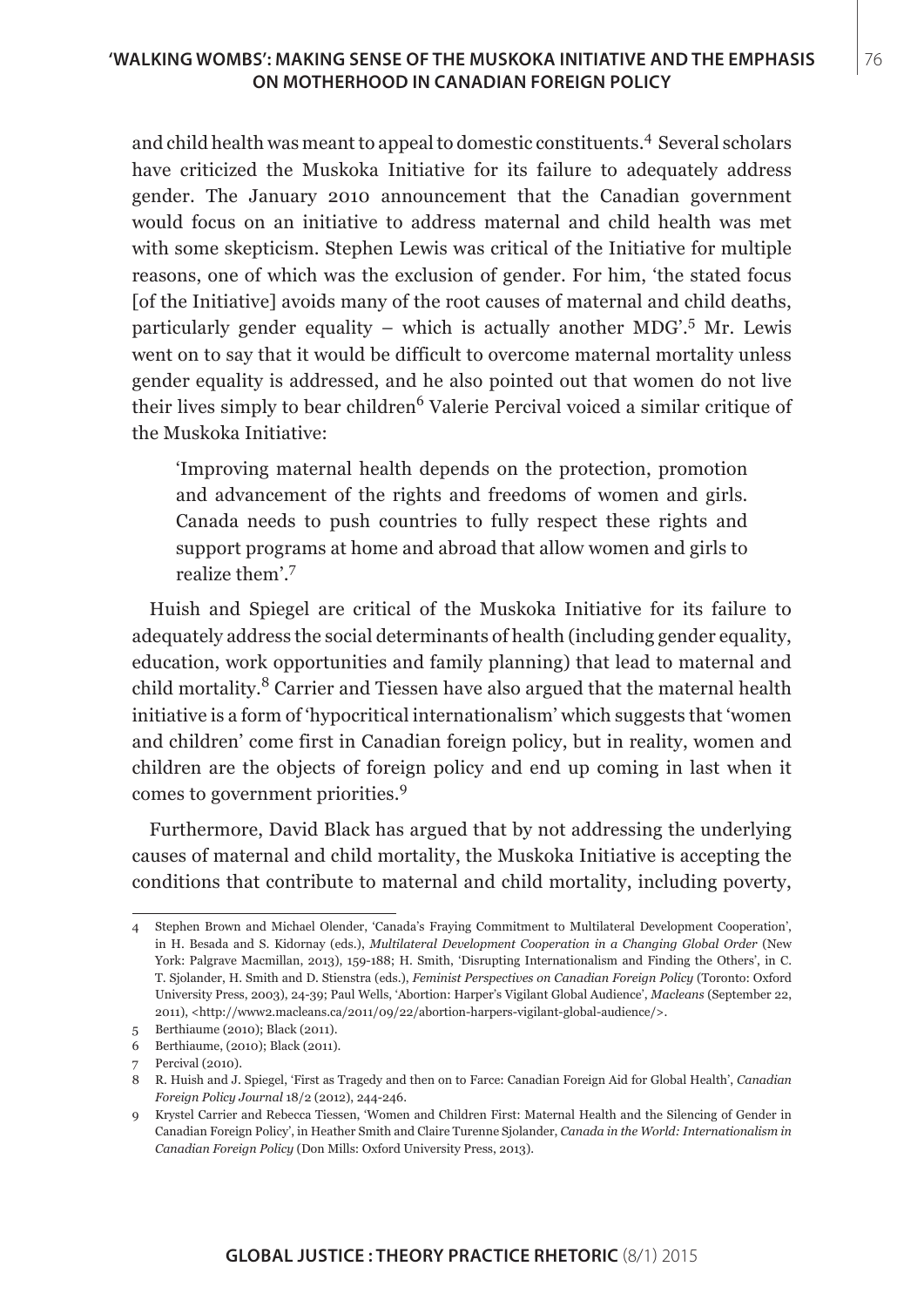and that this jeopardizes the sustainability of the Initiative. He claims that this is evident in this statement made by Stephen Harper in which the Prime Minister says:

'Let us close with something where progress is possible, if we are willing. It concerns the link between poverty and the appalling mortality among mothers and small children in the Third World. Did you know that every year over half a million women die in pregnancy and nearly nine million children die before their fifth birthday?'<sup>10</sup>

Black goes on to argue that Stephen Harper's comments demonstrate the choice that was made to address the effects of poverty rather than the underlying conditions of poverty that result in maternal and child death.<sup>11</sup> These critiques have introduced the broader challenges surrounding the Muskoka Initiative; however, they have not involved a thorough discourse analysis of the language used to address maternal health. In this article, I pick up on some of the very important critiques available to date, and document how these larger critiques are manifested in the discourse on maternal health. Several key themes and critiques guide the analysis and can be summarized in relation to a specific discourse employed to define the embodied experience of motherhood; the strategic use of terminology surrounding mothers and motherhood; the essentializing and paternalistic manner in which mothers and children are positioned as objects of development assistance in need of 'saving'; and the notable omission of gender equality goals.

The research for this discourse analysis included a search of documents that contain information about government policy and initiatives: (1) APLIC, (2) the Canadian Government Information Search Engine, and (3) the Library of Parliament Research Publications using key word searches for 'Muskoka Initiative'. The databases provided access to press releases, and reports from the now-defunct  $CIDA^{12}$  – including  $CIDA's$  reports on plans and priorities, and Reports to Parliament on the Government of Canada's official development assistance, and Ministerial Roundtables about the Muskoka Initiative. Following the database searches, information was collected from the Prime Minister of Canada's website including press releases and backgrounders related to the Muskoka Initiative. The documents were searched using key words 'Muskoka Initiative', 'maternal and child health', 'women' and 'gender' in order to find documents that related to the Initiative. Data were also retrieved from the

<sup>10</sup> Black (2011), p. 261.

<sup>11</sup> Black (2011).

<sup>12</sup> The Canadian International Development Agency (CIDA) was merged with the Department of Foreign Affairs in 2013 to form the Department of Foreign Affairs, Trade and Development (DFATD).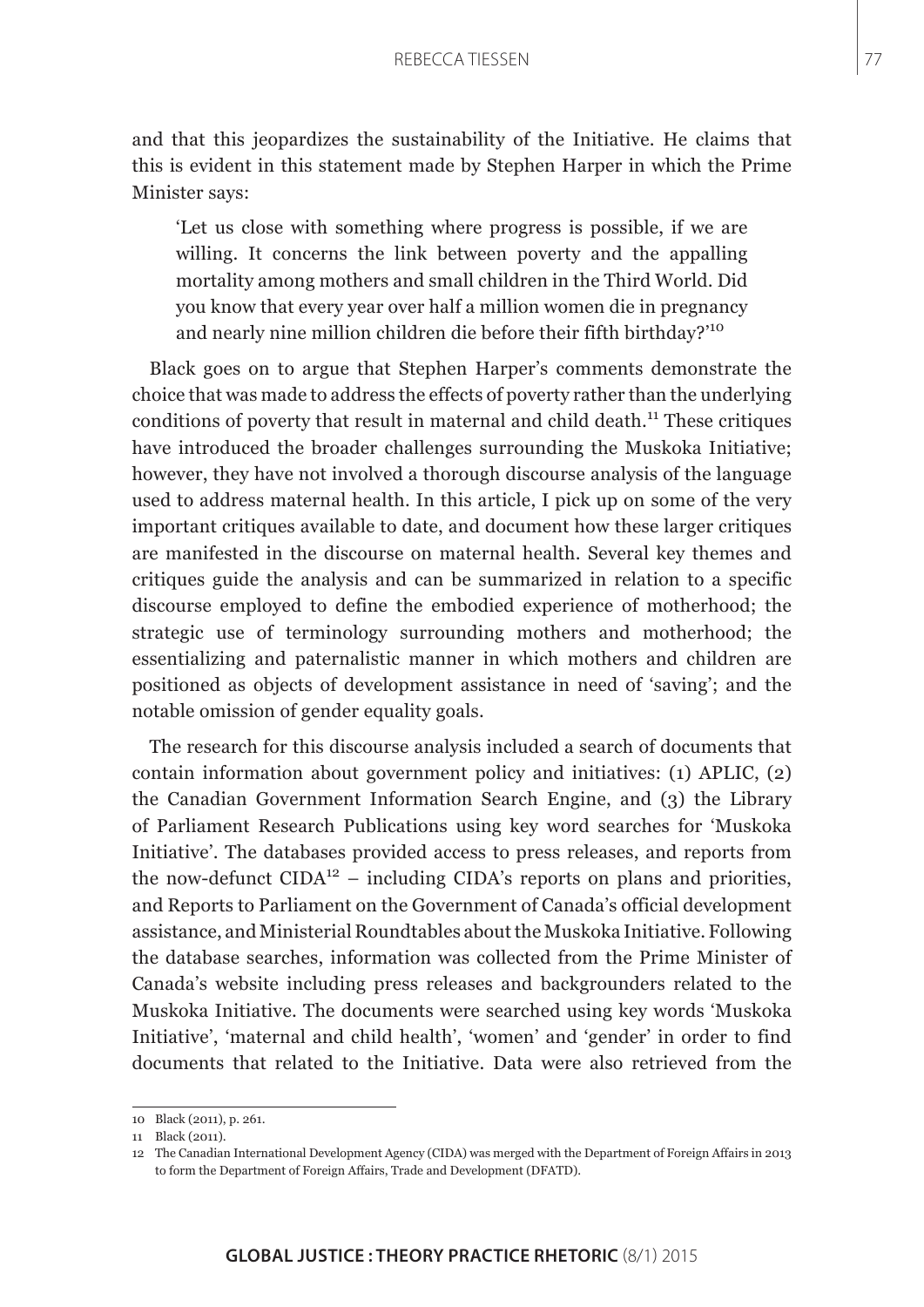## **'WALKING WOMBS': MAKING SENSE OF THE MUSKOKA INITIATIVE AND THE EMPHASIS** 78 **ON MOTHERHOOD IN CANADIAN FOREIGN POLICY**

former CIDA's website,<sup>13</sup> including background information, information about the Muskoka Initiative Partnership Program, and the Fact Sheets on Canada's action on maternal, newborn and child health (broken down by country). Finally, data was collected by searching for official speech transcripts on this subject beginning with those available on Prime Minister Stephen Harper's website as well as 'Speeches and Statements' by International Development and Cooperation Ministers using keywords 'Muskoka Initiative', 'women's health', and 'maternal and child health'. A content analysis of official documents and speech transcripts included attention to recurring language of mothers, vulnerable, saving lives and other themes emerging from the document analysis.

### **About the Muskoka Initiative**

The Muskoka Initiative is implemented through three different channels: bilateral aid focused on 10 priority countries, through multilateral and global institutions, as well as through partnerships with Canadian civil society organizations as part of the Muskoka Initiative Partnership Program. A brief summary of the types of efforts that are supported through each of these channels, emphasizing gender and the representation of women are outlined here.

The Government of Canada delivers bilateral programs under the Muskoka Initiative in 10 partner countries with high maternal and child mortality: Afghanistan, Bangladesh, Ethiopia, Haiti, Malawi, Mali, Mozambique, Nigeria, Southern Sudan and Tanzania. These projects focus on strengthening health systems in order to improve service delivery, reducing the burden of diseases that kill mothers and children, and improving nutrition by improving access to nutritious food and nutrient supplements.14 Of the documents reviewed surrounding bilateral aid in support of maternal and child health<sup>15</sup> aid was focused specifically around the three priority areas of nutrition, health systems, and strengthening and reducing the burden of disease for mothers and children. There was only one project in Nigeria that addressed gender in any way: 'Canada will help increase women's ability to ask for quality gender-sensitive primary health care services'.<sup>16</sup>

<sup>13</sup> Information that originally appeared in the CIDA website can now be found in documents re-titled as the Department of Foreign Affairs, Trade and Development. The material researched on the CIDA websites for this paper can be found here: <http://www.acdi-cida.gc.ca/acdi-cida/acdi-cida.nsf/En/FRA-119133138-PQT>.

<sup>14</sup> 'Implementing Canada's Commitments under the Muskoka Initiative' (September 20, 2011), <http://www.pm.gc.ca/ eng/media.asp?category=5&featureId=6&pageId=48&id=4342>.

<sup>15</sup> 'Implementing Canada's Commitments…' (2011); 'PM Announces New Maternal, Newborn and Child Health Initiative' (May 27, 2011), <http://www.pm.gc.ca/eng/media.asp?category=1&featureId=6&pageId=26&id=4133>; 'New Maternal, Newborn and Child Health Initiatives' (May 27, 2011), <http://www.pm.gc.ca/eng/media.asp?catego ry=5&featureId=6&pageId=48&id=4134>; 'PM Announces New Maternal, Newborn and Children Health Initiatives' (January 26, 2011), <http://www.pm.gc.ca/eng/media.asp?category=1&featureId=6&pageId=26&id=3909>; 'New Maternal, Newborn and Children Health Initiatives' (January 26, 2011), <http://www.pm.gc.ca/eng/media. asp?id=3910>.

<sup>16 &#</sup>x27;Implementing Canada's commitments…' (2011).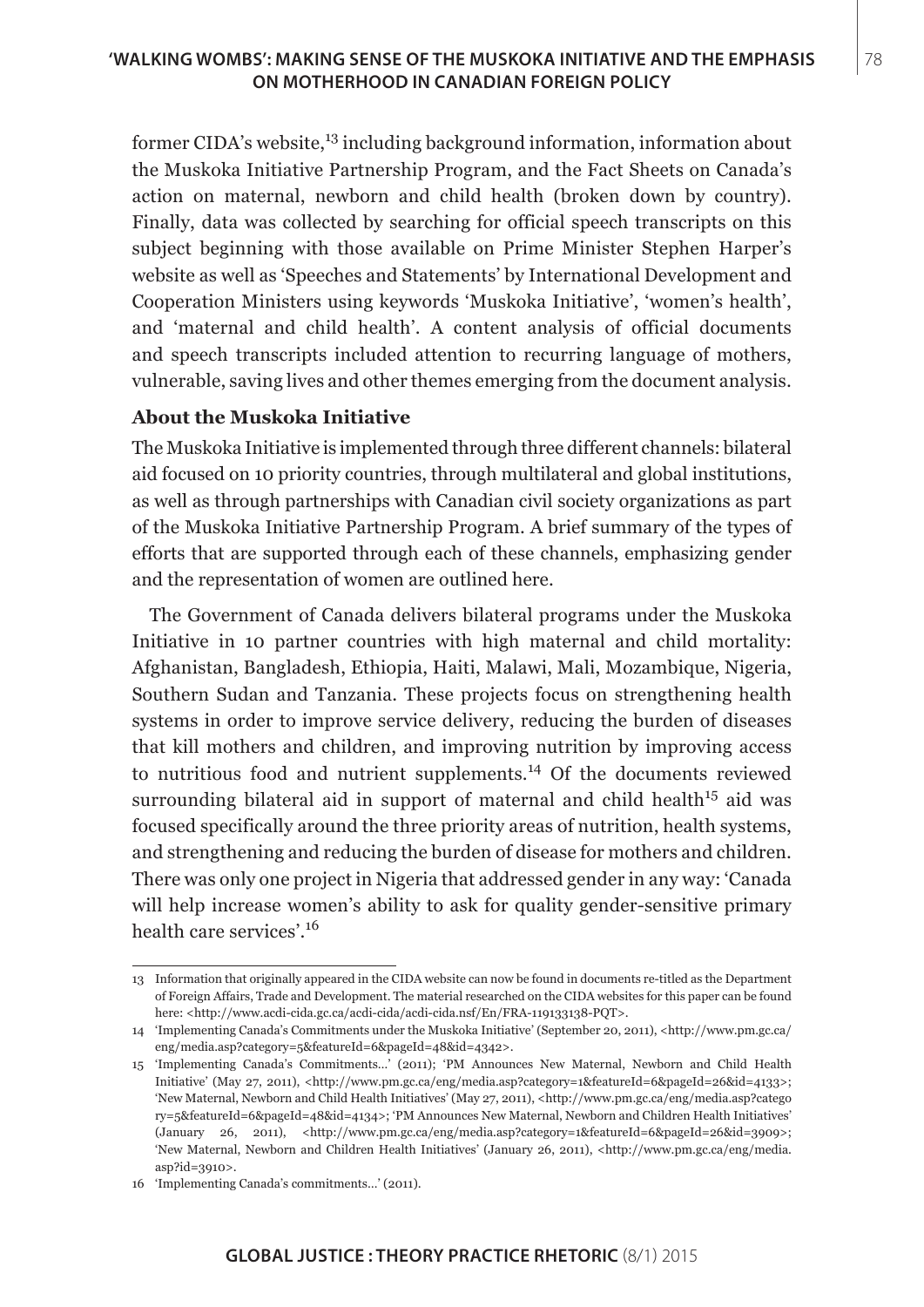A common theme throughout all of the documents reviewed is that women are primarily referred to as mothers. In the case of documents discussing bilateral assistance, this was no exception. However, there are more references to 'women' as opposed to solely 'mothers' on CIDA's website.17 However, often women are referred to as 'disadvantaged', 'poor', 'pregnant women', or 'lactating women'. In the context of nutrition, improving women's nutrition is emphasized when they are pregnant, breastfeeding and when they have children under the age of 5. So, while women's nutrition is discussed for the benefit of women themselves, improving women's nutrition is emphasized more in relation to improving child nutrition and survival.

There were very few references targeting women outside of mothers, pregnant and/or lactating women, breastfeeding women, or poor and disadvantaged women. Unlike a few projects from the MIPP, none of the bilateral commitments refer explicitly to targeting women of reproductive age. Once again, confirming that the focus is mostly on women who are either pregnant or have young children, but not necessarily targeting all women of reproductive age. This begs the question: are only pregnant women and mothers worthy of sexual and reproductive health services?

Through multilateral channels, Canada supports the Micronutrient Initiative (\$75 million over 5 years), the GAVI Alliance (\$50 million over 5 years), Health 4 (H4) (\$50 million), and the Global Fund to fight AIDS, Tuberculosis and Malaria (\$540 million over 3 years). The Micronutrient initiative focuses on delivering essential vitamins and mineral supplements to women and children. The GAVI Alliance focuses primarily on distributing vaccines against pneumonia and diarrheal disease. Another organization is Renewed Efforts Against Child Hunger (REACH) which aims to reduce child hunger and under nutrition. Canada will contribute \$15 million between 2011 and 2014.<sup>18</sup> H4 includes the World Health Organization, the United Nations Population Fund, UNICEF and the World Bank, all of which have come together in a concerted, focused effort to reduce maternal and child mortality. CIDA, prior to 2013, promised to provide \$50 million to H4 to help strengthen: country health plans in line with the United MDGs; budget plans for resources to support maternal and newborn health; health care training to health workers; increased access to trained health workers including reproductive health care and services; and country plans to tackle root causes of maternal mortality and morbidity (inequality between women and men; low access to education, especially for girls; child marriage; and adolescent

<sup>17</sup> DFATD, 'Project Profile: Global Fund to Fight AIDS, Tuberculosis and Malaria' (n.d.a), <http://www.acdicida.gc.ca/ cidaweb/cpo.nsf/vWebProjSearchEn/CB86056D6FC4BE>.

<sup>18</sup> DFATD, 'Minister Oda Announces Global Health, Nutrition and Disease Prevention Initiatives' (2010), <http://www. acdi-cida.gc.ca/acdi-cida/acdi-cida.nsf/eng/FRA->.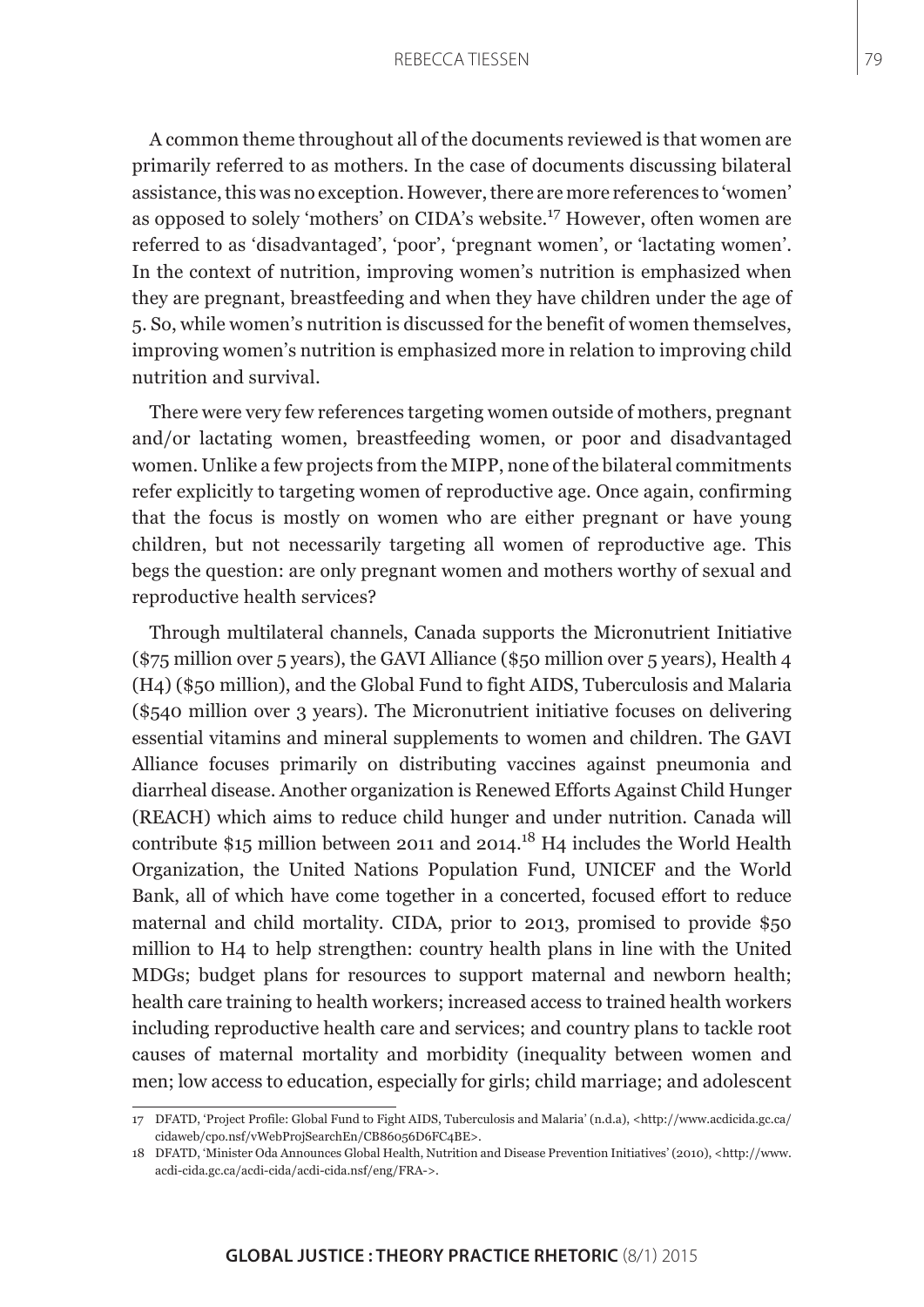pregnancy); and finally monitoring and evaluating successes and weaknesses in these initiatives.<sup>19</sup>

It is unclear how much of the money going to the Global Fund addresses maternal and child health directly. According to one press release, funding was expected to increase from \$450 million to \$540 million, with \$90 million in new funding to achieve the goals of the Muskoka Initiative.<sup>20</sup> The Global Fund project improves health through STD control including HIV/AIDs, malaria control and tuberculosis control. Canada's contribution to the Global Fund is its largest contribution to a single global health initiative.<sup>21</sup> Part of the programming done by through the Global Fund addresses some of the root causes of maternal mortality and morbidity including inequality between women and men, low access to education, child marriage and adolescent pregnancy. Of the multilateral partnerships, this appears to be the only one that deals with issues related to gender equality. The others focus explicitly on improving nutrition, reducing the burden of disease and illness among pregnant women and children, and strengthening health systems.

The Muskoka Initiative Partnership Program (MIPP) supports 28 Canadian organizations to reduce maternal, newborn and child mortality. Part of the criteria for selection was that each of the projects focuses on at least one of the three priority areas. Partner organizations will receive a combined total of \$82 million between 2010 and  $2015$ <sup>22</sup> In the descriptions of the projects that the Canadian government has made public, only one of the projects has a stated focus on gender: the project being implemented by Health Bridge is working towards making more effective and gender-sensitive interventions and services related to maternal, newborn and child health available to both women and their husbands.<sup>23</sup> Of the projects under the MIPP, only three of them refer specifically to targeting not only mothers or pregnant women, but also women of reproductive age: the Christian Children's Fund of Canada, Health Bridge and Save the Children.

## **Emphasizing Motherhood Rather than Women or Gender Equality**

A near-exclusive emphasis on mothers and motherhood in the MNCH signals an important critique of the embodied nature of Canadian foreign policy on maternal health. When maternal health is reduced exclusively to a focus on

<sup>19</sup> DFATD (2010).

<sup>20 &#</sup>x27;Implementing Canada's Commitments…' (2011).

<sup>21</sup> DFATD (n.d.a).

<sup>22</sup> DFATD, 'Muskoka Initiative Partnership Program' (n.d.b), <http://www.acdi-cida.gc.ca/acdi-cida/acdi-cida.nsf/ eng/NAT-9221046-JHN>.

<sup>23</sup> 'Projects under the Muskoka Initiative Partnership Program' (September 20, 2011), <http://www.pm.gc.ca/eng/ media.asp?id=4343>.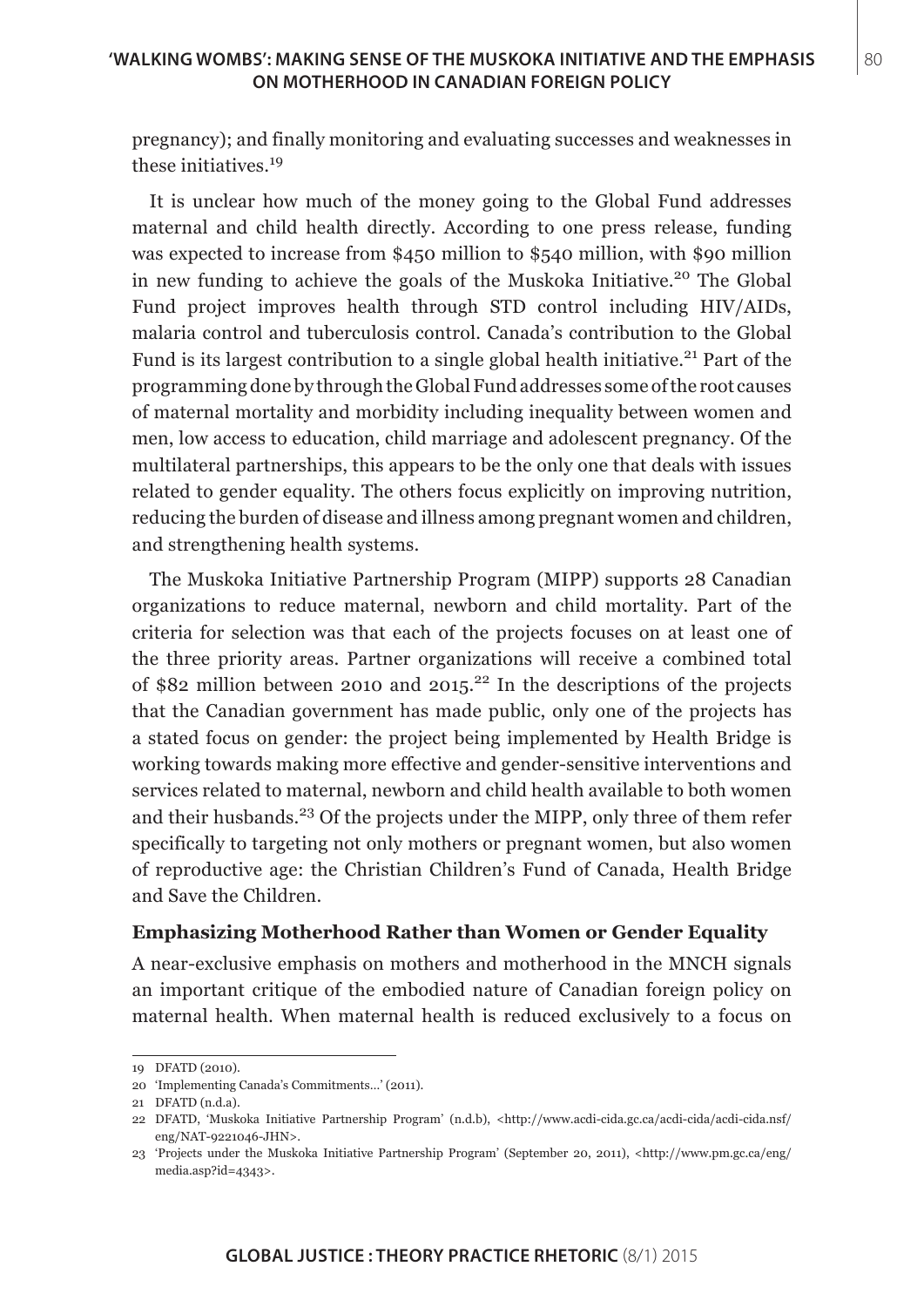women's bodies, the nature of the policies and debates surrounding maternal also shift to a highly essentializing approach to treating women as objects of development assistance. The embodied approach to foreign policy making is a theme that runs through the critiques provided in this article including a focus on mothers and children as objects of development assistance and an instrumentalist approach to foreign policy that situates mothers and children as the highly essentialized and exclusively vulnerable bodies in need of 'saving'. As such, the critiques of the MNCH initiative discussed here are overlapping and interconnected. At the heart of the critiques presented in this article is a focus on the embodiment of maternal health through Canadian foreign policy and its implications for women and gender equality.

The embodiment of maternal health takes places through a number of activities including the medicalization of maternal health approach. Furthermore, one way in which the state and medical system are able to construct women's bodies as controllable is through the use of 'western' biomedicine that relies on objective, or technologically mediated diagnostics. According to Harcourt, '[m]odern diagnostics construe the body as distinct, divisible parts, organs and functions that can be isolated and treated separately from a person as a whole'24. An important point here is that the focus is typically on women's bodies in discussions about reproductive bodies. There is often little acknowledgement of the male's role in reproduction since male bodies are not usually seen in relation to their reproductive roles (Harcourt (2009)). Women's bodies are often constructed by the state and medical system in terms of fertility to be controlled.25 Harcourt posits that a standard stereotype that 'woman equals reproduction' is often left unexamined in literature surrounding international development and health programming.

Harcourt also makes the argument that the use of technocratic language in speaking about maternal mortality, and in framing MDG 5 has been used because speaking about maternal death in technical, medical, terms makes it more easily measured. It is also more straightforward and simple, as opposed to addressing it within the context of sexual and reproductive health and rights.26 By presenting maternal mortality in this way, the focus gravitates towards the pregnant body. In this sense, the pregnant body is in need of outside interventions from professional health experts who are able to solve the problem. Harcourt goes on to argue that this is an example of a biopolitical

<sup>24</sup> W. Harcourt, *Body Politics in Development: Critical Debates in Gender and Development* (London: Zed Books, 2009), p. 367.

<sup>25</sup> Harcourt (2009).

<sup>26</sup> *Ibid*.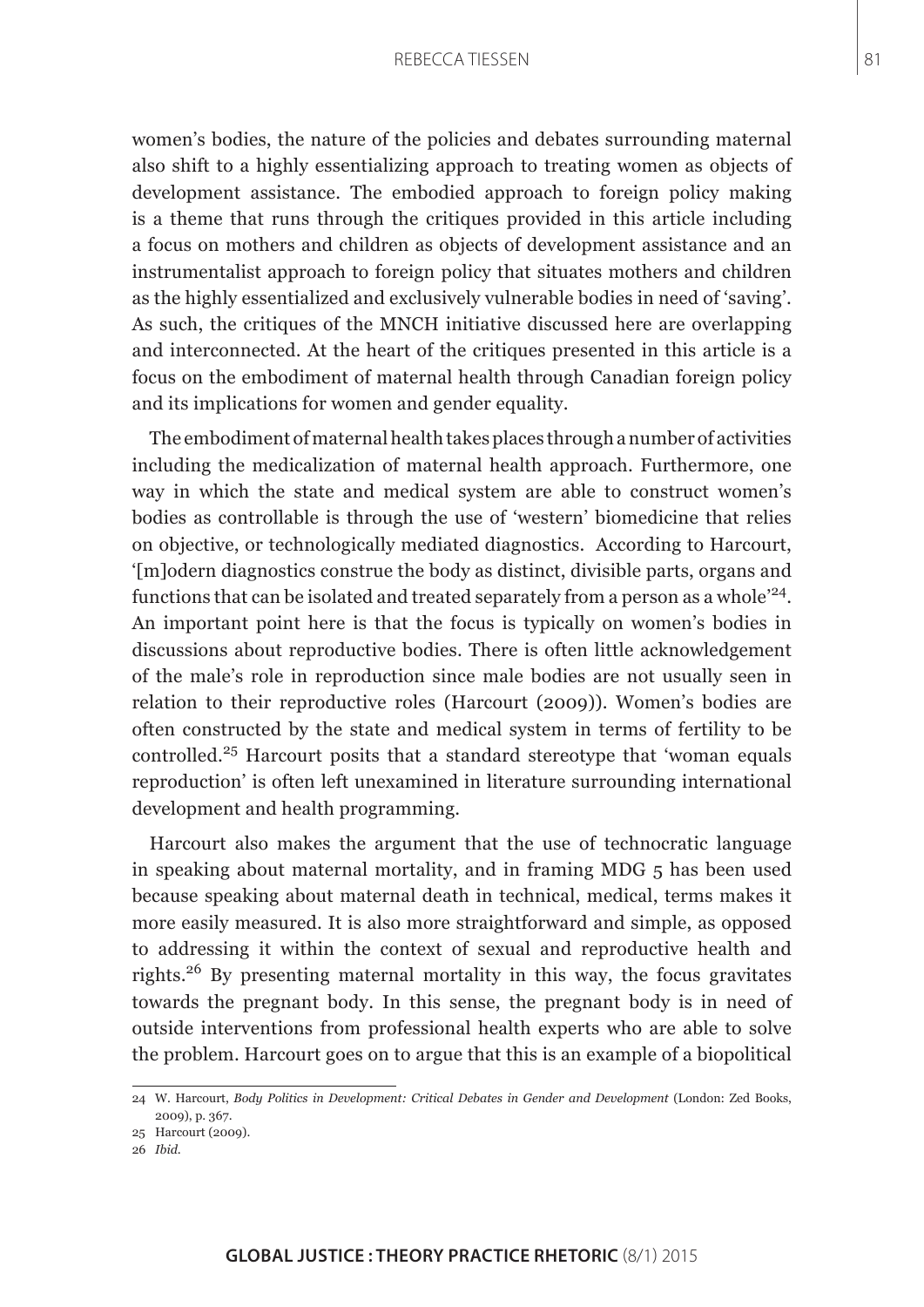## **'WALKING WOMBS': MAKING SENSE OF THE MUSKOKA INITIATIVE AND THE EMPHASIS** 82 **ON MOTHERHOOD IN CANADIAN FOREIGN POLICY**

strategy focused on the management and measurement of the reproductive female body, and that this fits well within the neo-liberal agenda or reducing all things to economic outputs and measurable data. $^{27}$  Moreover, replacing an agenda of reproductive rights with a specific focus on maternal health narrows women's reproductive experience to her biological ability to give birth rather than her rights or options around sexual and reproductive health. Throughout this process, women's voices and lived experiences are largely removed from the policy making process. The focusses is then shifted away from viewing women as subjects who are entitled to rights and who possess agency to demand those rights<sup>28</sup> to a focus on women as objects of policy focus. It is clear from a review of key policy documents and official government statements that the Harper Conservatives have indeed adopted this embodied approach to policy making by referring to women nearly exclusively as mothers.

In all of the documents analysed, there is an over use of the word 'mother' used to describe women in all of the texts examined. This is seen frequently in press releases and background documents. Several examples of references to 'saving the lives of mothers and children' (September 20, 2011), and 'Targeting the leading causes of mortality in mothers and children…' (May 27, 2011), can be found. Instead of highlighting the need to address gender issues that contribute to women's needs, the language most prevalent is around the 'health needs of mothers, newborns and children in developing countries …' (September 20, 2011).

Canada resolves to address these issues through: 'comprehensive and integrated approaches to provide the necessary health services for mothers and children' (June 25, 2010). These are only a few examples from the many texts where women are mentioned. This language is not limited to press releases and background documents. In speeches on the topic of maternal and child health, Stephen Harper often refers to women exclusively as mothers. For instance: '… one of the world's great tragedies […] is the shocking mortality of mothers and their young children in developing countries' (September 25, 2013), and later in the same speech 'We have to remember that to the world's mothers and children, what we are working for here is... these goals are literally vital' (September 25, 2013). In another speech on September 2010, '[i]t is a sad reality that each year hundreds of thousands of mothers die in pregnancy…' (September 20, 2010).

This language is not limited to the Prime Minister, in a speech delivered by Kellie Lietch (Minister of Labour and Minister of Status of Women as of July 2013), she also refers to the government's efforts in 'reducing the burden of diseases that are killing mothers and children…' (October 28, 2013), and 'Under

<sup>27</sup> *Ibid*.

<sup>28</sup> *Ibid*.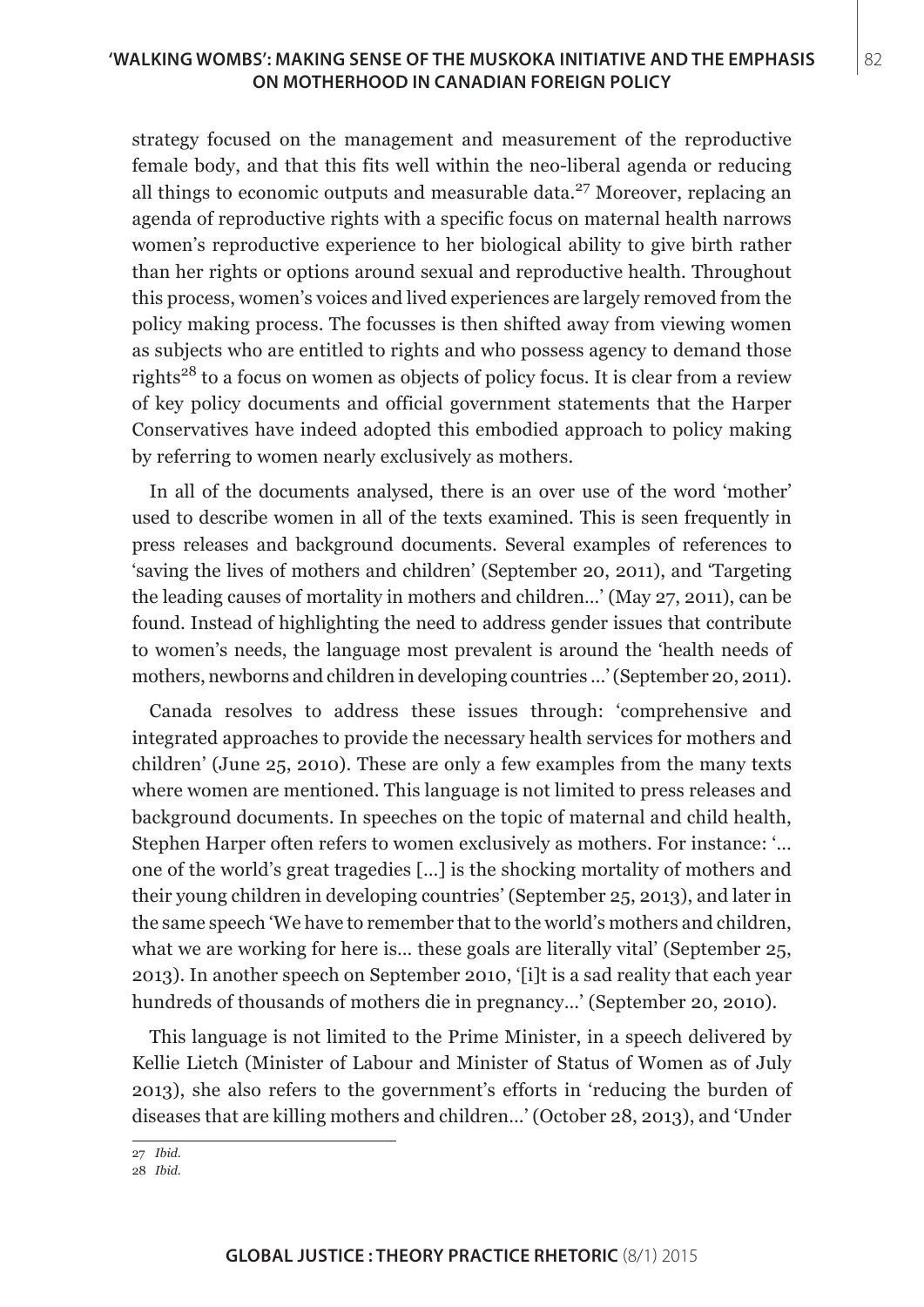the Muskoka Partnership Program alone, 28 projects have received funding to help mothers and children' (October 28, 2013). And then-Minister, Bev Oda stated in reference to increasing access to medicines, 'we have also made needed medicines, vitamins and food supplements available to millions of mothers and babies' (November 13, 2011). There is no real change in the language used to discuss women targeted by the Muskoka Initiative over time. Women are consistently referred to as 'mothers', or alternatively, as women defined entirely by motherhood including references to 'pregnant and/or lactating women', or 'breastfeeding women'. For example, in projects under the MIPP, pregnant women are a category that are targeted with efforts to reach specific targets including: 'more than 4,500 pregnant and lactating mothers and more than 9,000 children under the age of five will benefit from better nutrition…'; 'approximately 35,000 beneficiaries, including mothers, pregnant women and children…'; and … 'more than 56,000 pregnant and lactating mothers and their husbands' will be reached through these programs. It is also found in the former CIDA's departmental performance reports where it is reported that: 'The Muskoka Initiative announced commitments totaling \$7.3 billion in new funding to save the lives of mothers and children…'<sup>29</sup>

The explicit word choice here serves to emphasize women's reproductive roles, particularly motherhood. A focus on mothers is not, at first glance, particularly surprising since the initiative is on maternal health. However, the programs in the maternal health initiative assume that all women in need of maternal health are mothers – or identify as such. Some women may be pregnant but choose not to keep their babies; others may have babies die during childbirth and may never become mothers. The creation of this category – 'mother' – allows them to be grouped together as a homogenous entity, portraying women as both fixed and conventional instead of recognizing their varied realities and experiences, not to mention their preferred identities. Thus the exclusive focus on mothers obscures other aspects of women's identities and essentializes all women in relation to their biology. The focus on maternal mortality has helped to fuel an essentialized view of motherhood, while also erasing the role of male bodies in the construction of policy addressing maternal mortality. The biological ability of women to give birth and to be a mother is one of the most 'natural' concepts associated with the female body. Awareness of embodiment can work to disrupt this naturalized assumption about reproduction in policy addressing gender and development.30 As such, there is a disconnect between

<sup>29</sup> *Report to Parliament on the Government of Canada's Official Development Assistance 2010-2011*, <http://publications.gc.ca/collections/collection\_2012/acdi-cida/CD2-6-2011-eng.pdf>, p. 1.

<sup>30</sup> Harcourt (2009), p. 38.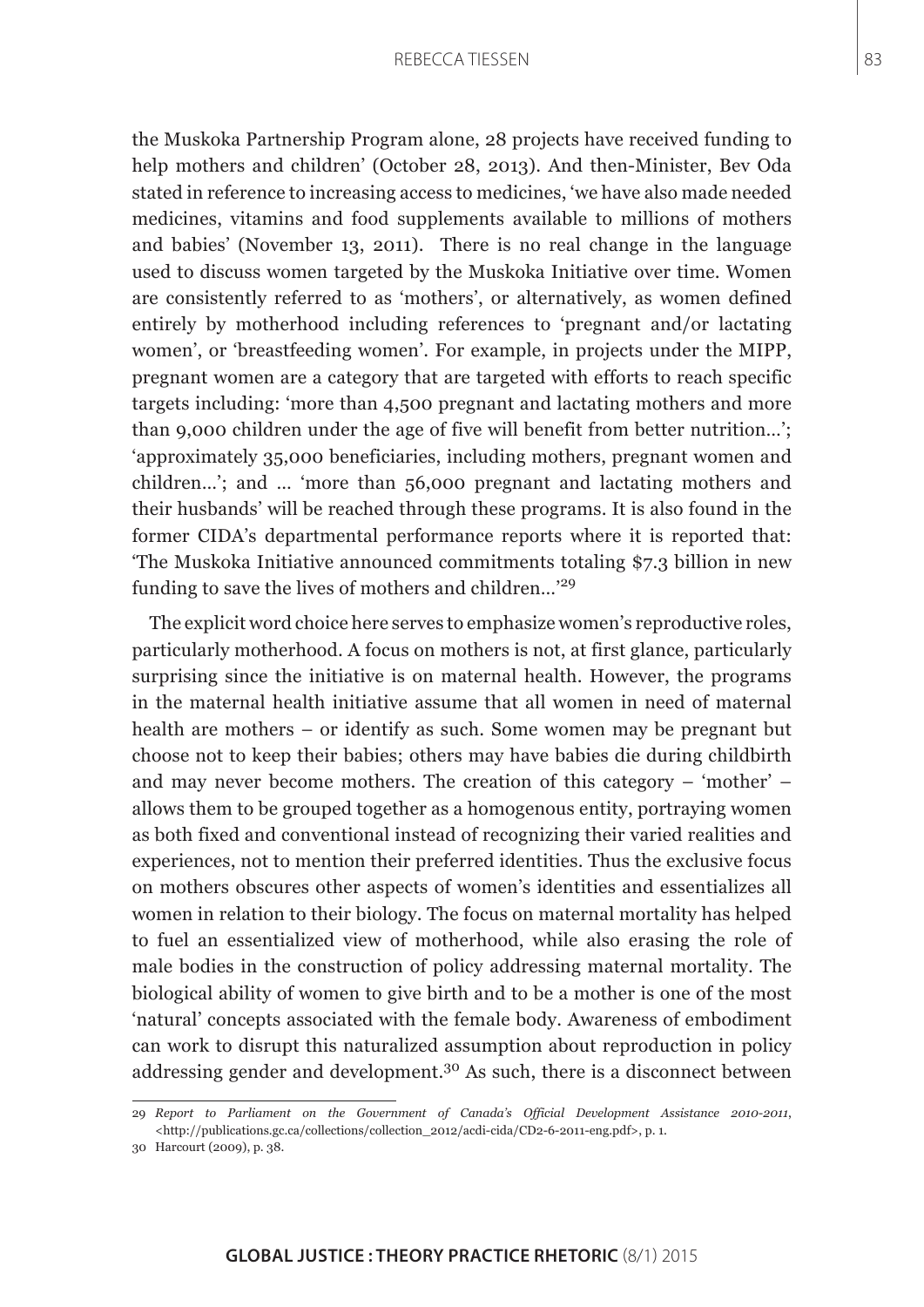## **'WALKING WOMBS': MAKING SENSE OF THE MUSKOKA INITIATIVE AND THE EMPHASIS | 84 ON MOTHERHOOD IN CANADIAN FOREIGN POLICY**

the lived experiences of people targeted by developing interventions, and the places in which policy discussions about these interventions occur. Harcourt encourages us to contemplate 'how … embodied practices are perceived, negotiated, reinforced and/or challenged in particular historical, geographical and institutional settings'; 'whose bodies are seen as worth of policy attention'; and 'which bodies are producing knowledge on, and speak for, which bodies' as well as the implications of this are for international development in practice.<sup>31</sup>

Pregnancy is an embodied experience in many senses of the word. The act of carrying a child is indeed one of embodied occupation of another living being(s). However, feminists have used the notion of embodiment more broadly to reflect 'the lived experienced of human beings, an experience which always bridges "the natural" and "the cultural"'.32 Critical theorists of embodiment include Elizabeth Grosz, Sara Ahmed,<sup>33</sup> Judith Butler, Margrit Shildrick,<sup>34</sup> Raia Prokhvnik, Moira Gatens and Rosi Braidotti. While the approaches used by diverse feminists on this subject vary, they are unified by the view that there are no natural bodies, but rather bodies are continually produced and differentiated through historical, political and social relations of power.35 In other words, motherhood is not a single, unifying experience for all women.

Using a feminist lens we can add that the body is seen as the primary site of location. According to Braidotti,

'[t]he subject is not an abstract entity, but rather a material embodied one. The body is not a natural thing; on the contrary, it is a culturally coded socialized entity. Far from being an essentialist notion, it is the site of intersection between the biological, the social, and the linguistic, that is, of language as the fundamental symbolic system of a culture'.<sup>36</sup>

Theories of embodiment challenge the notion that the body is an empty vessel, waiting to be formed by power operations. Instead, the body is actively involved in social relations37 and is therefore subject to cultural practices that promote gender equality or inequality.

<sup>31</sup> *Ibid*.

<sup>32</sup> Harcourt (2009).

<sup>33</sup> S. Ahmed, *Differences that Matter. Feminist Theory and Postmodernism* (Cambridge: Cambridge University Press, 1998).

<sup>34</sup> M. Shildrick, *Leaky Bodies and Boundaries: Feminism, Postmodernism and Bioethics* (New York: Routledge, 1997).

<sup>35</sup> C. Pedwell, *Feminism, Culture and Embodied Practice: The Rhetorics of Comparison* (New York: Routledge, 2010), p. 20.

<sup>36</sup> R. Braidotti, *Nomadic Subjects: Embodiment and Sexual Difference in Contemporary Feminist Theory* (New York: Columbia University Press, 1994), p. 238.

<sup>37</sup> C. Beasley and C. Bacchi, 'Citizen Bodies: Embodying Citizens "A Feminist Analysis"', International Feminist Journal of Politics 2/3 (2000), 337-358.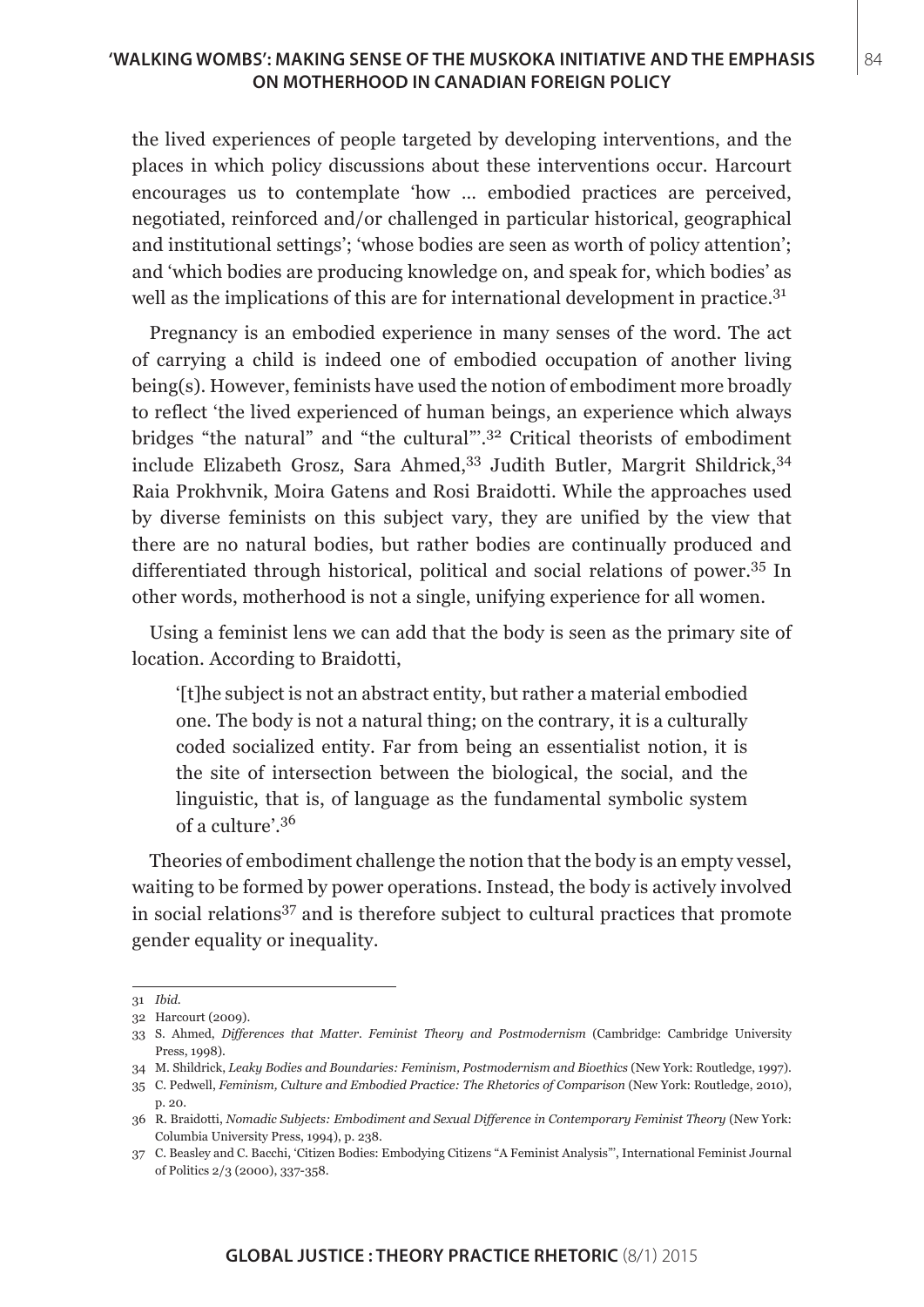Embodiment therefore encompasses the 'complex processes of social, cultural and psychic differentiation proceeding through bodily channels and how power shapes bodies in particularly enduring ways'.38 According to Grosz, 'far from being an inert, passive, non-cultural and ahistorical term, the body may be seen as a crucial term, the site of contestation in a series of economic, political, sexual and intellectual struggles'.39 This is important because these struggles can impact directly on the actual bodies of women.<sup>40</sup>

In a related analysis, Judith Butler posits gender as performance. This means that gender is constructed through repetitive performance of gender. Like Foucault, Butler views discourses as productive of the identities they appear to be describing. The subjection of bodies to normalizing practices is a way in which male and female bodies seek to emulate an ideal. Through this process of performing gender, it also produces and reproduces gendered subjects. As stated by Butler, gender is

'a stylized repetition of acts… which are internally discontinuous … [so that] the appearance of substance is precisely that, a constructed identity, a performative accomplishment which the mundane social audience, including the actors themselves, come to believe and to perform in the mode of belief<sup>'.41</sup>

The implication of gender performativity is that gender is only real to the extent that it is performed. From this perspective, it could be deduced that women become women through their reproductive roles. The conceptualization of what it means to be a woman is based on a woman's ability to become a mother. This conforms to heterosexual normativity, and means that the type of woman addressed by the Muskoka Initiative must be a heterosexual woman who conforms to the gendered expectation of motherhood. Where does this leave women who may not conform to this gender expectation, such as women who do not have children, lesbian, intersex or transsexual women? The focus on the embodied experience of motherhood is significant in this analysis and provides insights into how these embodied experiences translate into other policy approaches and discourse geared to 'solving' issues pertaining to mothers.

## **Mothers as 'Victims', in Need of 'Saving': A Post-colonial Critique**

A second major theme emerging from the discourse analysis of official government material on the Maternal Health Initiative is the essentializing

<sup>38</sup> Pedwell (2010), p. 48.

<sup>39</sup> E. Grosz, *Volatile Bodies: Toward a Corporeal Feminism* (Indiana: Indiana University Press, 1994), p. 19.

<sup>40</sup> J. Pettman, 'Body Politics: International Sex Tourism', *Third World Quarterly* 18/1 (1997), 93-108.

<sup>41</sup> J. Butler, 'Performative Acts and Gender Constitution: An Essay in Phenomenology and Feminist Theory', in K. Conboy, N. Medina and S. Stanbury (eds.), *Writing on the Body: Female Embodiment and Feminist Theory* (New York: Columbia University Press, 1997), 401-417, p. 402.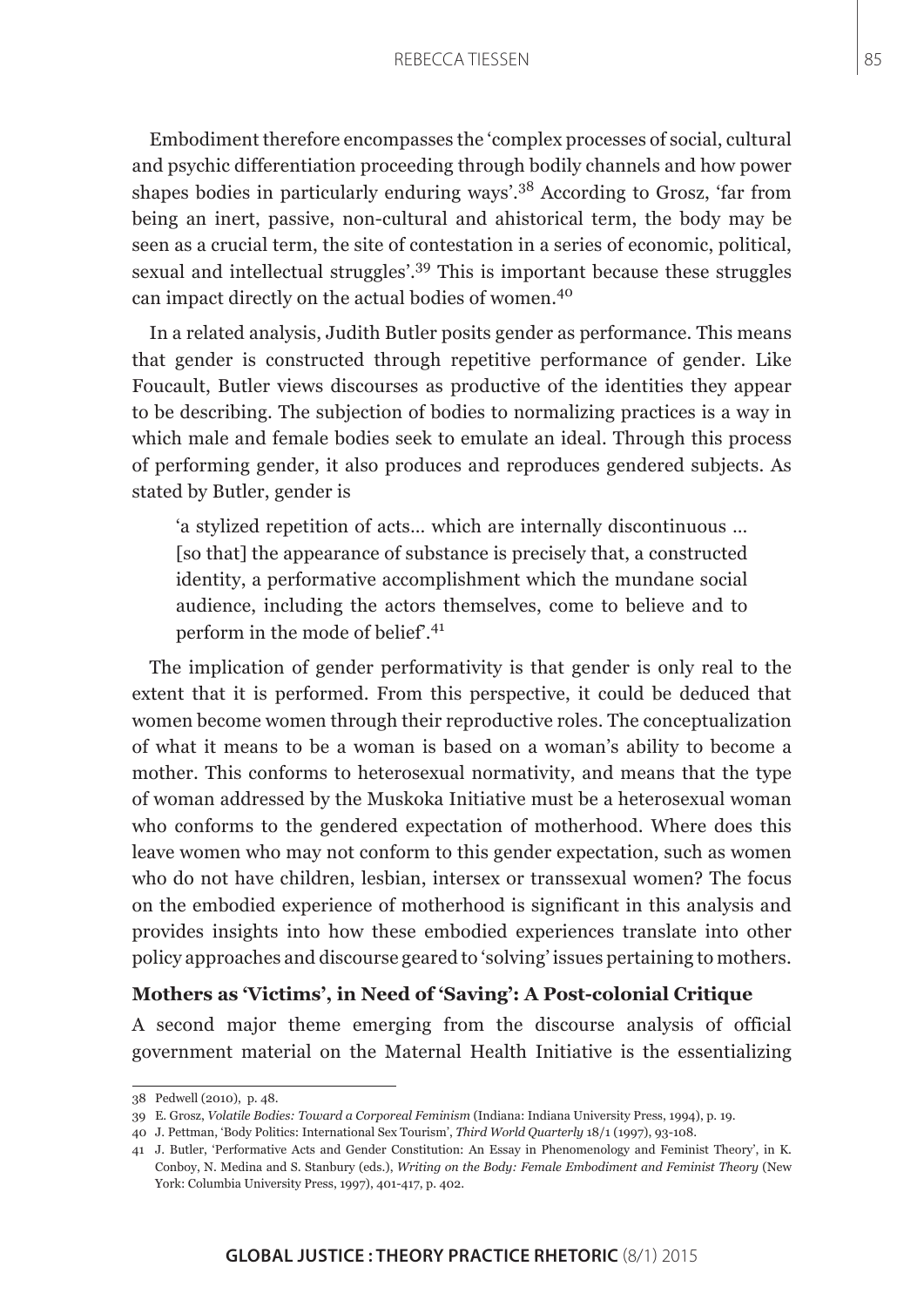## **'WALKING WOMBS': MAKING SENSE OF THE MUSKOKA INITIATIVE AND THE EMPHASIS | 86 ON MOTHERHOOD IN CANADIAN FOREIGN POLICY**

language of the victimhood of mothers and children. Mothers are constructed in a passive role throughout the texts, and words such as 'vulnerable' and 'poor' are often used to describe the women. In some instances, women are not referred to explicitly as vulnerable, but it is implied within the text. For instance, in discussing Canada's contribution to the Muskoka Initiative, Stephen Harper states, 'Our contribution will make significant, tangible differences in the lives of the world's most vulnerable people' (June 25, 2010). In another example, Stephen Harper says, 'These new maternal, newborn and child health initiatives will help some of the most vulnerable people in Tanzania…'.42 In another announcement about new maternal, newborn and child health initiatives, Stephen Harper states, 'The support being announced today will help Bangladesh, Ethiopia and Mozambique address the urgent and long-term health needs of these vulnerable groups'.<sup>43</sup> In these examples we can read vulnerable people as women and children. The notion of vulnerability is attached to the role of Canada and Canadians in addressing this vulnerability.

The discourse of maternal health documents highlights the role of Canada in saving the lives of mothers/women and children and facilitates the 'othering' of disadvantageous individuals requiring maternal health-related assistance. A variation of this phrase appears in practically every text that relates to the Muskoka Initiative. Some examples include: 'The Muskoka Initiative will save millions of lives and make a significant, tangible difference to the world's most vulnerable people'.44 Other examples include: 'Canada led the launch of the Muskoka Initiative to save and improve the lives of mothers, newborns, and young children'45 and 'Saving the Most Vulnerable: Canada's Initiative on Maternal, Newborn and Child Health'.<sup>46</sup> Canada benefits from this image as 'the catalyst in 2010 for the renewed global effort to save the lives of mothers, children and newborns in developing countries,' said Prime Minister Harper.<sup>47</sup> In fact, the Government of Canada's 2014 launched renewed commitments to the MNCH initiative during the May, 2014 summit in Toronto, aptly titled: 'Saving Every Woman, Every Child within Arm's Reach'.

The use of this language to describe women as vulnerable, combined with the ongoing use of the phrase 'saving the lives of mothers/women and children', serves to create a narrative that stresses Canada's ability to literally save the lives

<sup>42</sup> 'PM Announces Support for Maternal, Newborn and Child Health in Tanzania' (September 20, 2011), <http://www. pm.gc.ca/eng/media.asp?category=1&featureId=6&pageId=26&id=4347>.

<sup>43 &#</sup>x27;PM Announces New…' (January 26, 2011).

<sup>44 &#</sup>x27;PM Reaffirms Canada's Commitment…' (September 21, 2010).

<sup>45</sup> *Report to Parliament on the Government of Canada's*…, p. 6.

<sup>46</sup> 'Saving the Most Vulnerable: Canada's Initiative on Maternal, Newborn and Child Health' (June 25, 2010), <http:// www.pm.gc.ca/eng/media.asp?category=5&featureId=6&pageId=48&id=3480>.

<sup>47 &#</sup>x27;PM Announces New…' (January 26, 2011).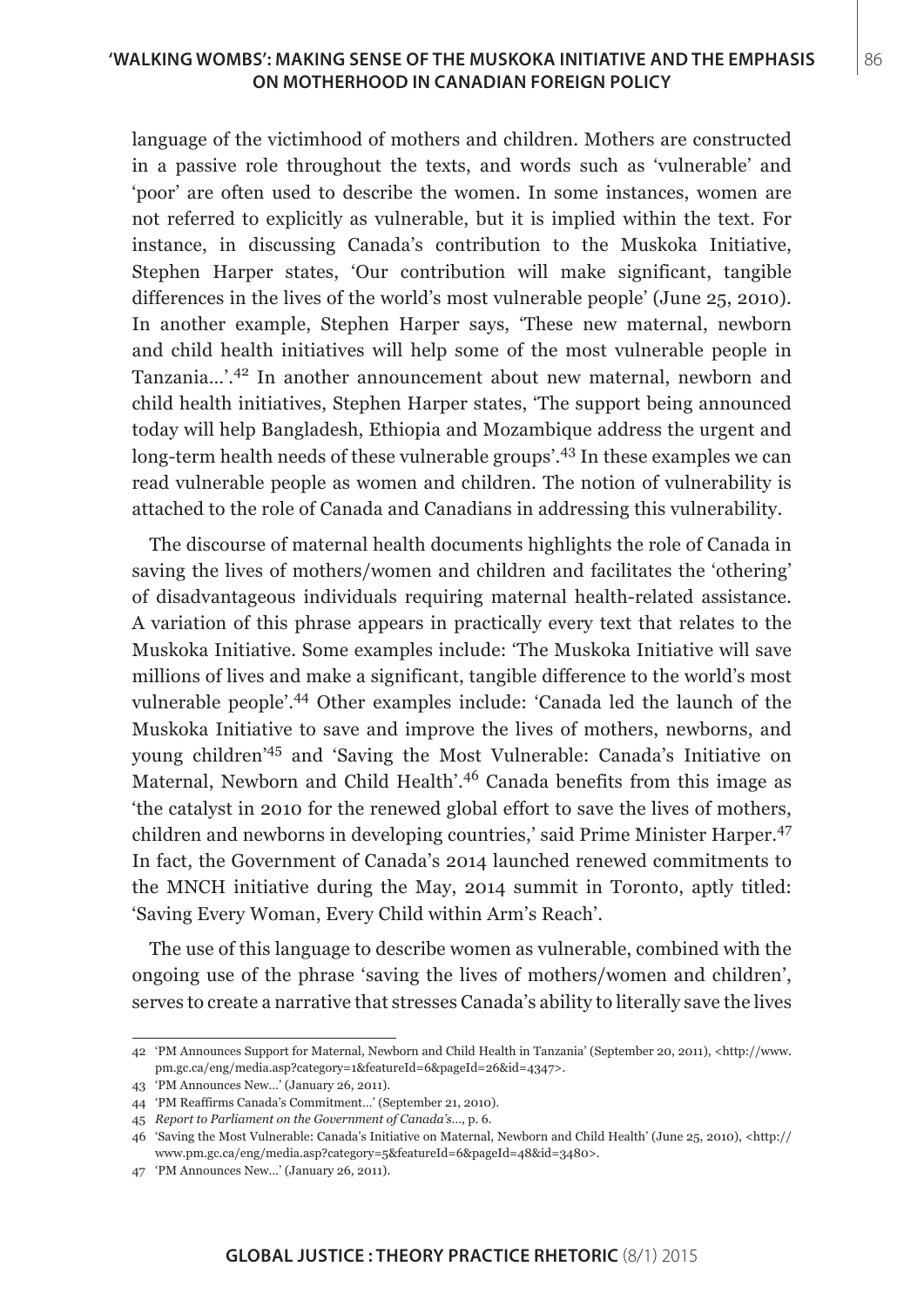of 'others', namely, mothers and children in developing countries. Saving the lives of mothers becomes the primary action that is linked to women in the texts, and the exclusion of any women's voices in the texts portrays women as lacking voice or agency. Women's voices are never heard in any of the texts surrounding maternal and child health and their roles are confined to childbearing and childrearing. When women are exclusively situated as the 'others' in Canadian foreign policy, $48$  internationalism is not neutral. $49$  Rather a set of assumptions (gendered, racialized and colonial) facilitate the construction of the 'other' in Canadian foreign policy.<sup>50</sup>

The combined focus of mothers and children is also of significance. In doing so, the lumping together of mothers and children is a paternalistic approach that treats these two groups as vulnerable and without agency or rights. Overall, the documents reviewed offered a fairly equal amount of attention women and children in the texts. In some of CIDA's progress reports, when results were highlighted, the results related to children's health including vaccinations and improved nutrition as opposed to progress on women's health. An interesting addition to this analysis is that the Muskoka Initiative is considered to be a central part of programming under CIDA's Children and Youth Strategy. In the run up to the consolidation of the Muskoka Initiative, Ms. Oda expressed that the government was interested in pursuing MDGs 4 and 5 for some time. At the Ministerial Consultation held in regards to establishing maternal and child health as a priority area in March 2010, Ms. Oda made it clear that the government was looking at effective ways for achieving results by using CIDA's Strategy on Children and Youth as the base for the Initiative on Maternal, Newborn and Children Health (Ministerial Consultation, March 29, 2010). She made the argument that the initiative would fit nicely into this priority focus on children and youth, and that nutrition for infants and mothers would also be related to CIDA's focus on food security.<sup>51</sup> The Children and Youth strategy focuses on three areas: 'child survival, including maternal health; access to quality education; and safe and secure futures for children and youth'.52 The strategy is intended to guide CIDA's efforts to 'meet the needs of the world's most vulnerable and help them to become resourceful, engaged, and productive

<sup>48</sup> C. T. Sjolander and K. Trevenen, 'Constructing Canadian Foreign Policy: Myths of Good International Citizens, Protectors and the War in Afghanistan', in M. Beier and L. Wylie (eds.), *Canadian Foreign Policy in Critical Perspective* (Toronto: Oxford University Press, 2010), 44-57; C. T. Sjolander, 'Canada and the Afghan "Other": Identity, Difference and Foreign Policy', in H. Smith and C.T. Sjolander (eds.), *Canada in the world: Internationalism in Canadian foreign policy* (Toronto: Oxford University Press, 2013), 238-254; Smith (2003).

<sup>49</sup> Smith (2003).

<sup>50</sup> Sjolander (2013).

<sup>51</sup> Berthiaume (2010)

<sup>52</sup> *Canadian International Development Agency, 2011-12 Departmental Performance Report* (2012), <http:// publications.gc.ca/collections/collection\_2012/acdi-cida/E94-5-2-2012-eng.pdf>, p. 7.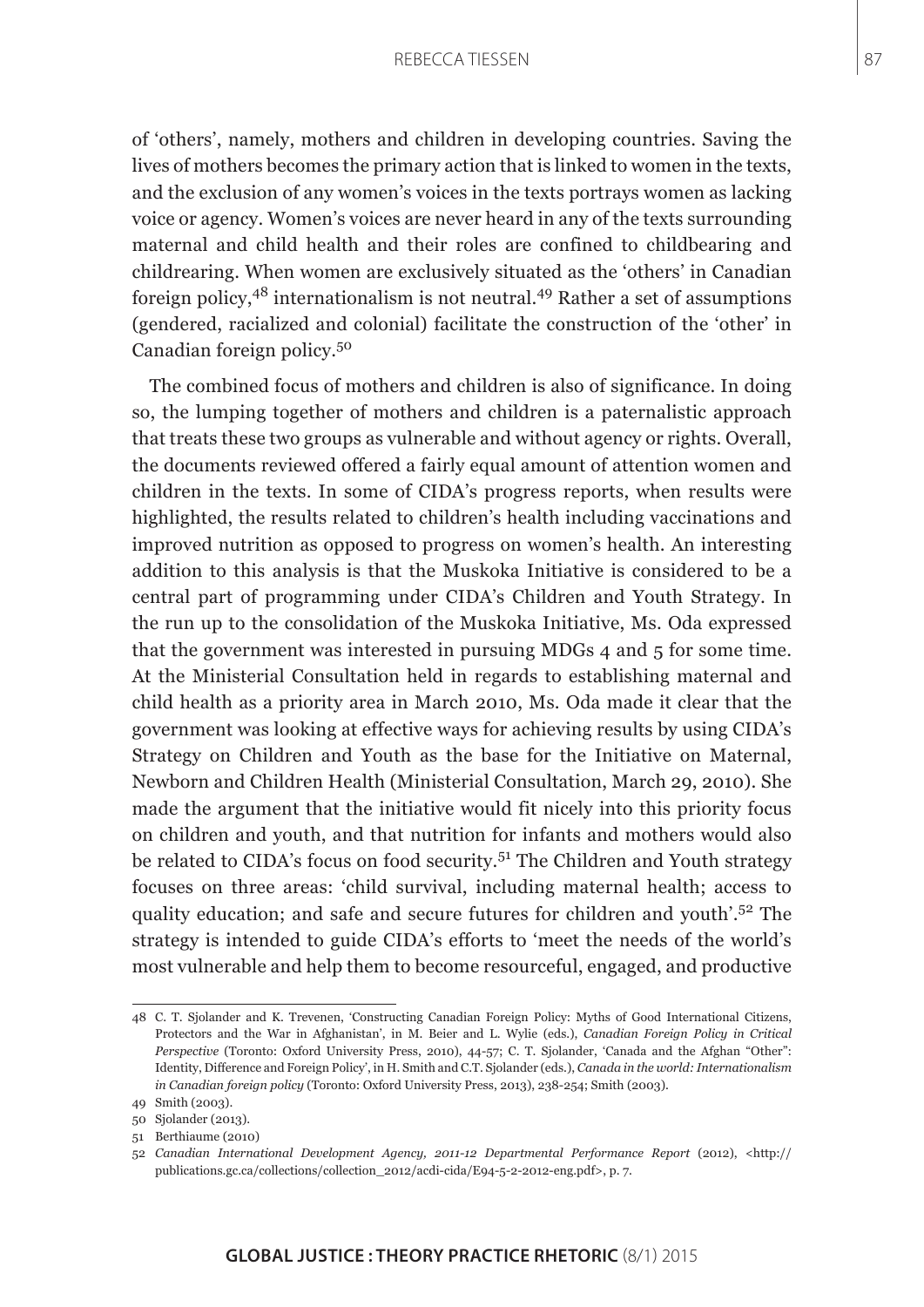adults'.53 In the same report, it is stated that Canada has made progress in addressing the health needs of children, mothers, pregnant women and infants.<sup>54</sup>

By using CIDA's strategy on Children and Youth as the primary area through which the Muskoka Initiative is implemented, it is highlighting children's health. When maternal health is linked with child survival in this way, it suggests that maternal health is being pursued in order to improve child survival as opposed to working towards improvements in maternal health as a goal in and of itself. This is reminiscent of the argument that was initially articulated by Allan Rosenfield and Deborah Maine in their seminal 1985 article 'Maternal Mortality – A Neglected Tragedy. Where is the M in MCH?'.

## **The Purposeful Omission of Gender**

Throughout all of the texts, the most glaring omission was the failure to identify and address gender issues and gender inequality. This absence is noticed particularly in the Muskoka Declaration, which lays out the purpose and scope of the Initiative. According to this document, the Initiative is meant to target MDGs 4 (reduce child mortality) and 5 (improve maternal health) directly, as well as elements of MDGs 1 (on nutrition) and 6 (on HIV/AIDs and malaria). Here it is also stated that the Initiative will focus on health systems strengthening in countries with a high burden of maternal and child mortality and with an 'ummet need for family planning'. These documents also acknowledge the importance of a comprehensive approach, however there is no reference in the documents to underlying causes leading to maternal or child death including poverty and gender inequality. Despite making reference to MDGs 1 and 6 that are linked with maternal and child mortality, the critical connections to MDG 3 (promote gender equality and empower women) are excluded.

While there is a notable general absence of references to gender or gender equality in many of the texts, some guiding documents do make fleeting references to gender equality such as the 'the G8 Muskoka Flagship Initiative: Maternal Newborn and Under-Five Child Health'. In this document, it is stated that without advancements in gender equality, as well as human rights of women and girls, progress in improving maternal and child health will not be sustainable:

'Major improvements in the health and well-being of women and children will not be sustainable without parallel acceleration of donor and developing country commitments to gender equality, human rights of women and girls, women's economic empowerment

54 *Ibid*.

<sup>53</sup> *Report to Parliament on the Government of Canada's*…, p. 6.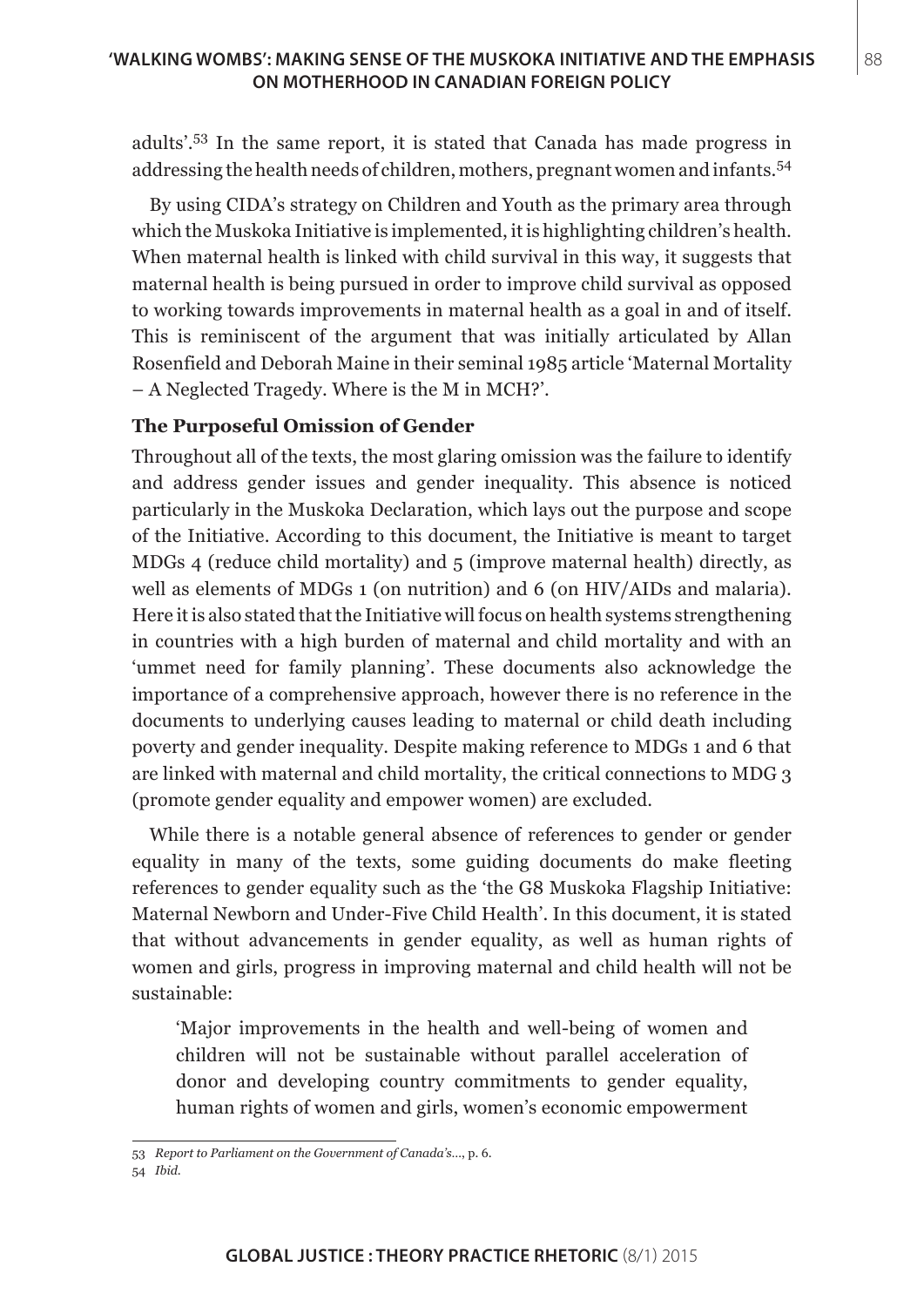and political engagement, to education for all children, particularly for girls, and to protection of women and children in situations of conflict'.<sup>55</sup>

Despite recognition of the importance of addressing gender equality and human rights of women and girls, the next sentence explains that the Muskoka Initiative will instead 'focus on achieving significant progress on health systems strengthening and interventions directly related to maternal and under-five child health'.56 This statement might help to explain why there is very little focus on gender equality in the documents that address the Muskoka Initiative. However, it is a weak justification for the exclusion of gender from the Initiative. A more complete explanation for the omission of references to gender inequality can be found in the Harper Conservative's erasure of gender in their policies and programs.57 As of 2009, references to gender equality have been removed from official Canadian foreign policy priorities and speeches and replaced with the language of 'equality between women and men'. Yet, gender equality remains central to issues of maternal health. A gender analysis is central to many issues surrounding access to, and control of, maternal health options. Without identifying gender inequality, we cannot know why women are unable to access maternal health services in the first place or how decisions around maternal health care are made. In order for maternal health care programs to be lasting and effective, they must be available to women at the onset. Furthermore, the sustainability of programs through the maternal health initiative relies on a sound understanding of the gender relations that determine access to maternal health care.

The notion of sustainability is central to the maternal health initiative yet excludes gender. The theme of achieving sustainable results in reducing maternal, newborn and child health that is referenced in the Muskoka Flagship Initiative document is seen throughout many of the texts examined. In the Muskoka Declaration, the first point made is that the Initiative is 'based on a set of core principles for long-lasting results'. The principles listed include 'ensuring sustainability of results', 'building on proven, cost-effective, evidence-based interventions', including five others. So, in the two guiding policy documents there is reference made to wanting to ensure sustainable, long lasting results in improving maternal and child health. The prospect of obtaining these lasting results is significantly hampered by the failure to acknowledge the centrality

<sup>55</sup> *The G8 Muskoka Flagship Initiative: Maternal, Newborn and Under-Five Child* (2010), <http://canmnch.ca/ wpcontent/uploads/2011/10/Muskoka\_G8\_MNCH\_Recommendations>, p. 2; *The Muskoka Declaration: Recovery and New Beginnings. Annex 1: Muskoka Initiative on Maternal, Newborn and Under-Five Child Health*, (2010), <http://www.g8.utoronto.ca/summit/2010muskoka/communique.html>.

<sup>56</sup> *Ibid*.

<sup>57</sup> Carrier and Tiessen (2013); Tiessen and Carrier (Forthcoming).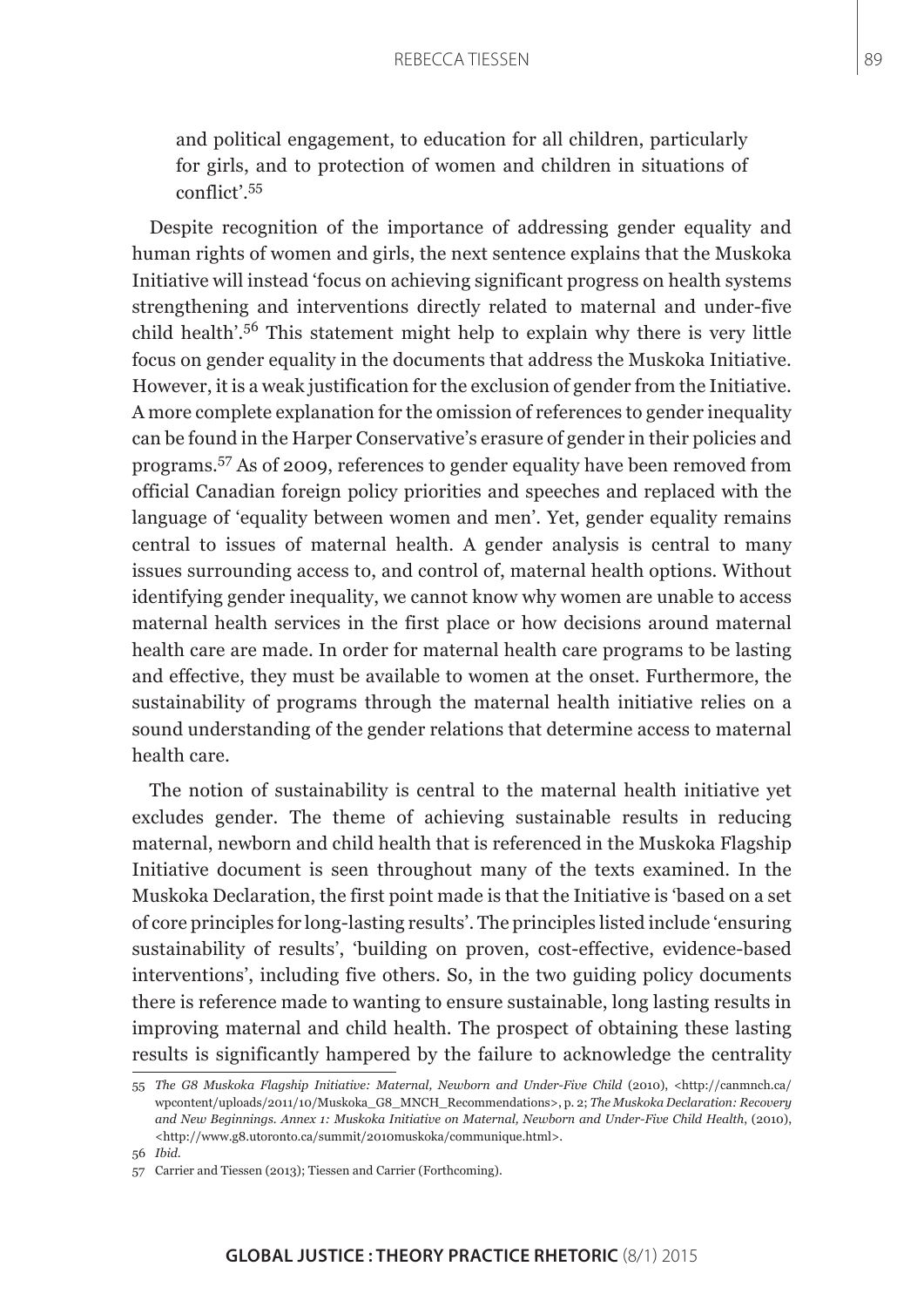## **'WALKING WOMBS': MAKING SENSE OF THE MUSKOKA INITIATIVE AND THE EMPHASIS | 90 ON MOTHERHOOD IN CANADIAN FOREIGN POLICY**

of gender equality to maternal health needs. The notion of sustainability is furthermore linked to accountability and efficiency of aid dollars. In a press release in which the Prime Minister announced Canada's contributions under the Muskoka Initiative he stated, 'we will design a rigorous accountability framework to measure our progress, track results and ensure that Canadian's aid dollars are used effectively to contribute to a sustainable reduction in maternal and child mortality'.<sup>58</sup>

In a press release that discusses Canada's commitments under the Muskoka Initiative, it is stated that

'Canada places accountability at the core of its international development efforts and has worked closely with its partners to develop a framework to measure progress, track results and ensure that funding helps partner countries achieve a sustainable reduction in maternal and child mortality rates'… 'Since the launch of the Muskoka Initiative in June 2010, Canada has taken decisive actions with its maternal, newborn and child health partners to achieve sustainable and meaningful results for mothers and children in developing countries'.59

These kinds of declarations that demonstrate a commitment to ensure sustainable results are found in the literature reviewed. It is peculiar that one of the guiding documents for the Muskoka Initiative expresses the necessity of addressing gender equality simultaneously with improving health systems and service delivery but then declares that the Initiative will not address gender equality and related areas. From the multiple references to achieving sustainable results, it seems that this is an important goal. And yet, the efforts needed to achieve this goal are not being explicitly taken.

As such, the Muskoka Initiative further solidified the shift from a development model to a charity approach as it lacks any direct reference to gender equality and fails to address root causes of women's disadvantaged position in society relative to men, factors which might indicate whether or not women will access health services in the first place. Brodie and Bakker refer to a trend towards the 'progressive disappearance of the gendered subject, both

<sup>58</sup> 'PM Announces Canada's Contribution to the Muskoka Initiative on Maternal, Newborn and Child Health' (June 25, 2010), <http://www.pm.gc.ca/eng/media.asp?category=1&featureId=6&pageId=26&id=3479>.

<sup>59</sup> 'PM Announces New Projects to Save the Lives of Mothers and Children in Developing Countries. Canada Continues to Fulfill Commitments Made under the Muskoka Initiative' (September 20, 2011), <http://www.pm.gc.ca/eng/ media.asp?category=1&featureId=6&pageId=26&id=4340>; 'Canada Champions Accountability in Global Efforts to Save Mothers and Children in Developing Countries' (September 20, 2011), <http://www.pm.gc.ca/eng/media.asp?c ategory=1&featureId=6&pageId=26&id=4344>.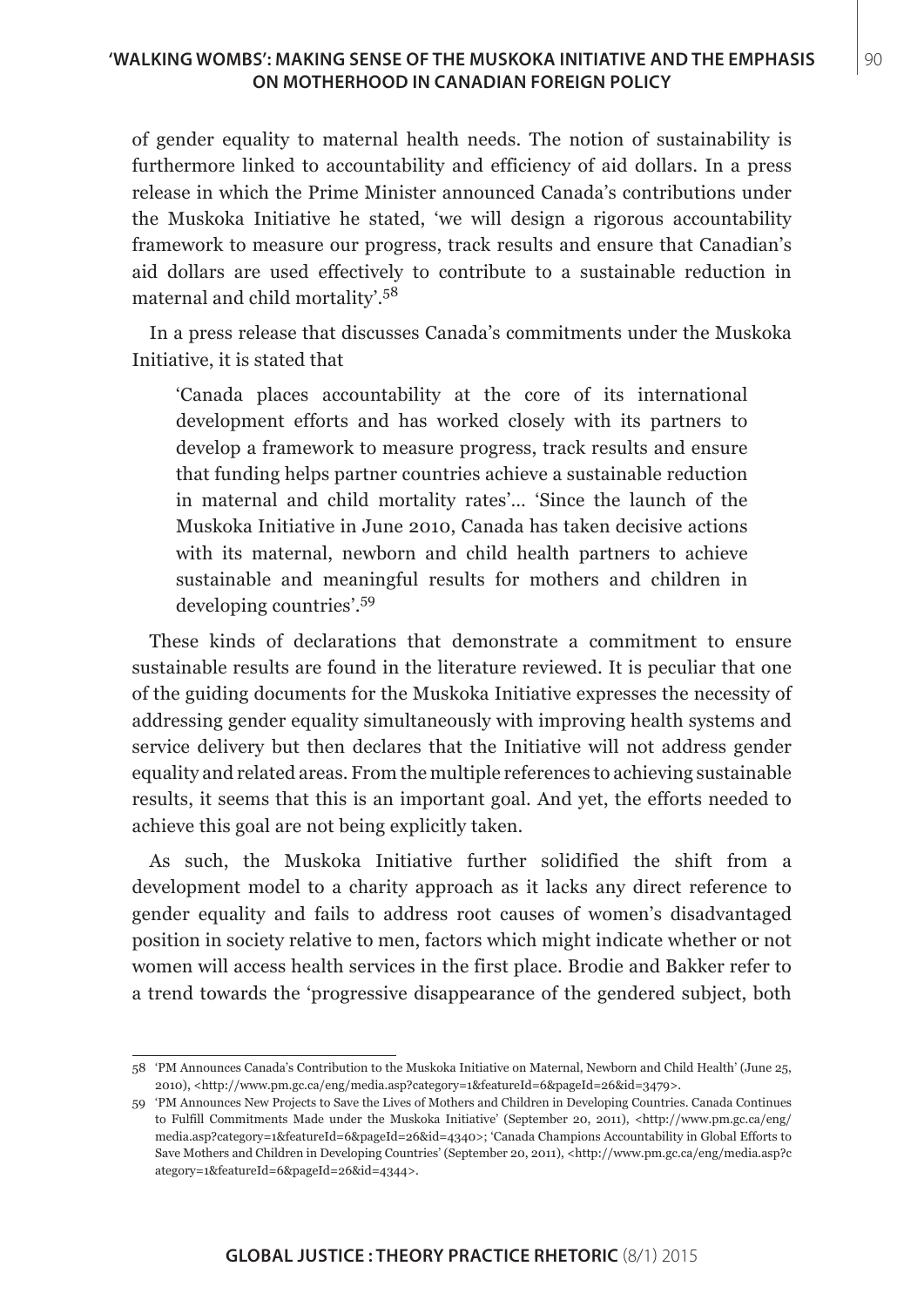in discourse and practice',<sup>60</sup> a process we have witnessed in Canada's foreign policy commitments since 2006 under the Harper Conservatives.<sup>61</sup> In sum, the Muskoka Initiative fails to penetrate the gendered societal norms that prevent women from accessing health services even when they are available, and has limited potential for improving the quality of life for women who still have little or no say over reproductive rights and child spacing. A focus on gender equality in development programming has the potential to correct for this shortcoming by involving education programmes, and including women in the design and implementation of development projects. While some former CIDA mid-level officials have been able to continue to address gender inequality in their dayto-day work with development communities, several of the participants noted that the MNCH made it exceedingly difficult to address gender issues since the MNCH projects did not lend themselves to gender equality approaches.

## **Conclusion: The Instrumentalization of Mothers for Canadian Foreign Policy Purposes**

The Harper Conservatives have taken advantage of the opportunity to promote the maternal health needs of women as a foreign policy goal. As an opportunistic venture, the Conservatives have used 'mothers' as tools of foreign policy objectives. In his analysis of Canadian foreign policy, Liam Swiss has argued that the instrumentalization of gender equality has been used as 'a tool for generating support for international objectives or for staged or overt demonstration of international leadership'.62 More recently, argues Swiss, the Conservatives have used the maternal health initiative to '… shore up support for international goals around maternal and child health … to achieve broader policy aims'.63 In the case of the maternal health initiative, it is not women who are used as tools as foreign policy goals but rather 'mothers', a term that resonates with a conservative constituency in Canada.<sup>64</sup> Yet, the objects of a Canadian foreign policy on maternal health are not even mothers. The focus of the maternal health programs is a focus on the delivery of healthy babies. The role of mothers, then, becomes one of 'walking wombs'.

The use of the language of mothers is significant in this analysis. Documents, speeches and policy papers surrounding the maternal health – or Muskoka – initiative nearly exclusively refer to the beneficiaries of these programs

<sup>60</sup> Janine Brodie and Isabella Bakker, 'Where Are the Women?' *Gender Equity, Budgets and Canadian Public Policy* (2008).

<sup>61</sup> Carrier and Tiessen (2013).

<sup>62</sup> Liam Swiss, 'Gender, Security, and Instrumentalism: Canada's Foreign Aid in Support of National Interest?' *Struggling for Effectiveness: CIDA and Canadian Foreign Aid* (2012), p. 135.

<sup>63</sup> *Ibid*.

<sup>64</sup> Brown and Olender (2013); Smith and Heap (2010); Wells (September 22, 2011).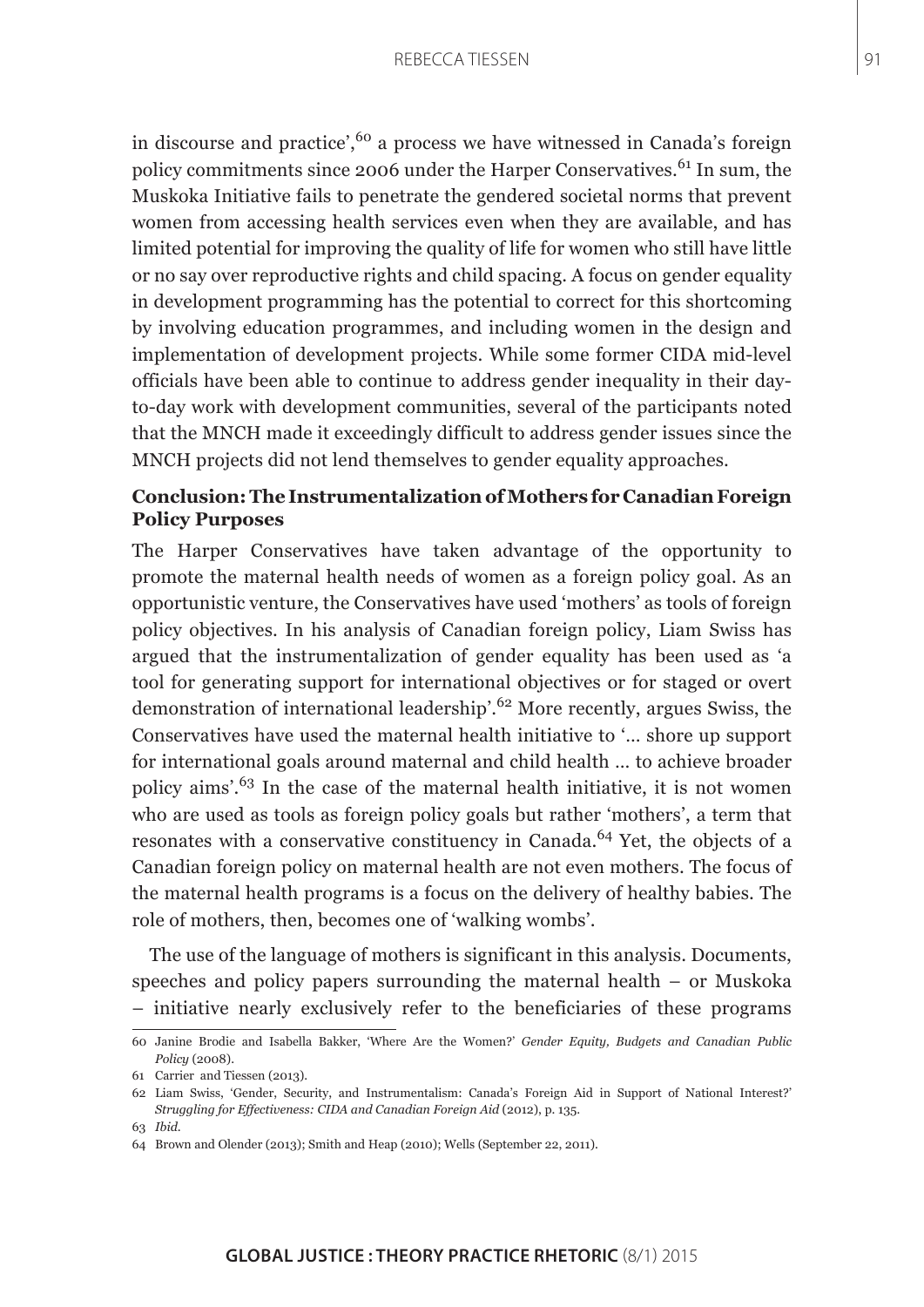## **'WALKING WOMBS': MAKING SENSE OF THE MUSKOKA INITIATIVE AND THE EMPHASIS** 92 **ON MOTHERHOOD IN CANADIAN FOREIGN POLICY**

as mothers and children. The failure to make reference to women speaks to the failure to recognize the complex and multifaceted identities of women. It further ignores the fact that not all women who require maternal health services are – or will become – mothers. In so doing, the exclusive reference to mothers essentializes all women in relation to their biology. Furthermore, the references to mothers and children are highly paternalistic, particularly the ongoing references to 'saving lives'. It is clear from the policy documents that attention to gender equality is not a priority and the omission of gender has been purposeful, a declaration that was made explicit under the Harper Conservatives. The omission of gender equality programming is, however, highly problematic and reflects the Harper Conservatives' official shift in policy discourse from 'gender equality' to 'equality between women and men'. However, even the language of equality is omitted from the maternal health initiatives. Attention to the sources of inequality, absence of rights and options, and other causes of gender inequality are ignored and assumed to be irrelevant to maternal health programs. The reality, however, could not be any further from the truth.

A focus on maternal health is a focus on women's bodies and as such, it shapes the context and nature of the policies and debates. Framing maternal health as exclusively motherhood essentializes and treats mothers as objects of development assistance and as instruments of policy making; casting women as near exclusively vulnerable bodies rather than active agents who have options and choices. This focus often produces policies that use women and mothers as instruments of government policy making, and also as objects of policy attention rather than involving them in the design and implementation of programs. In this article I employed the notion of embodiment in relation to maternal health as an embodied experience since pregnancy is both a natural and cultural experience. However, the use of foreign policy approaches to maternal health has further made the embodiment of pregnancy a political issue. A failure to understand the causes of maternal health problems, specifically the cultural and political factors that facilitate gender inequality, reduces the MNCH initiative to a set of approaches geared to targeting the symptoms of gender inequality; thereby, largely reducing maternal health programming to a set of medical interventions that can 'save lives'. Commitments to maternal health programs offer much scope for changing the lives of women and mothers. However, the discourse surrounding Canada's commitments to the MNCH Initiative points to a limited, weak and problematic focus on mothers as objects of development assistance.<sup>65</sup>

<sup>65</sup> I wish to thank Julia Keast for her outstanding work as a Research Assistant.